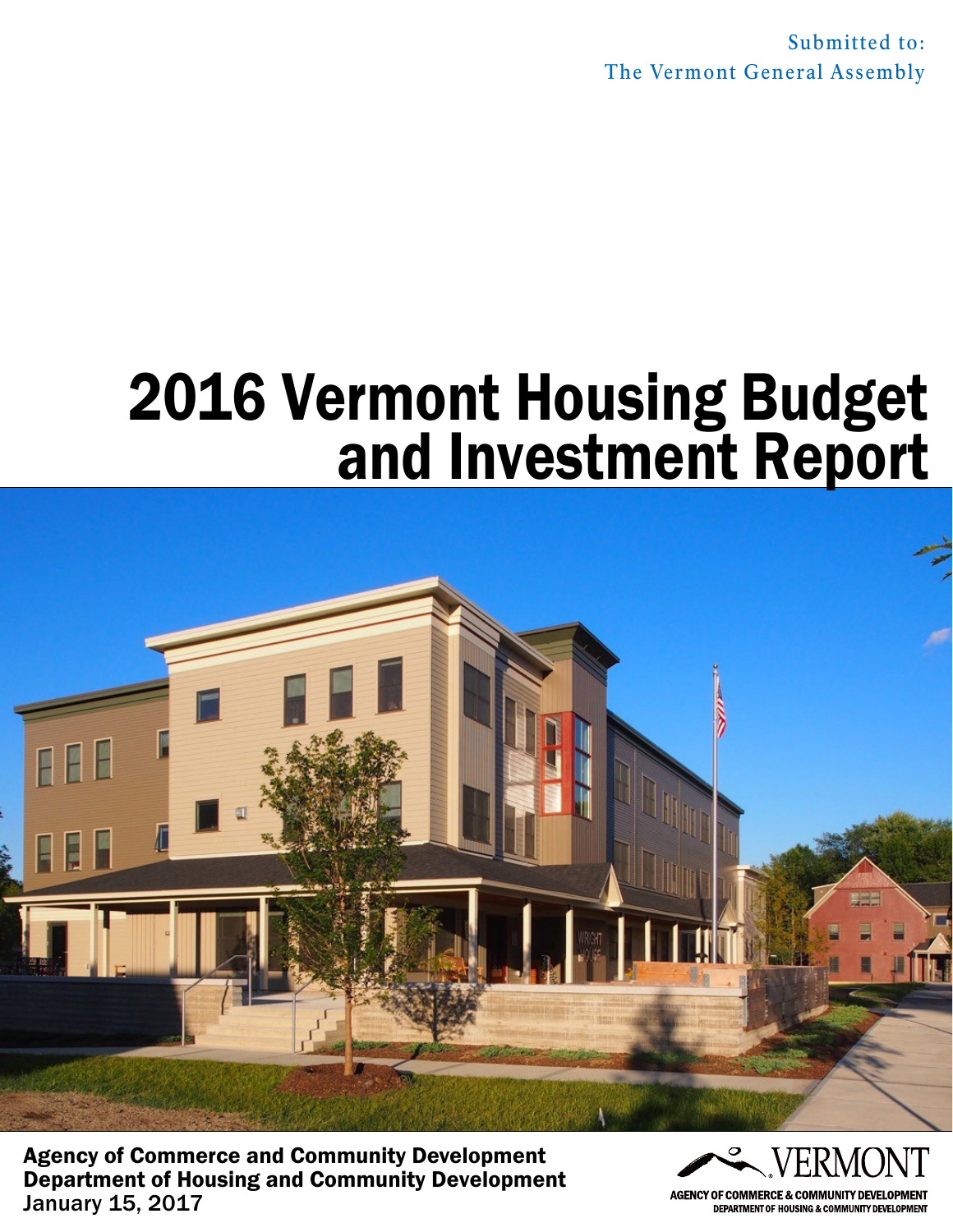# **2016 Vermont Housing Budget and Investment Report**

Vermont Department of Housing and Community Development January 15, 2017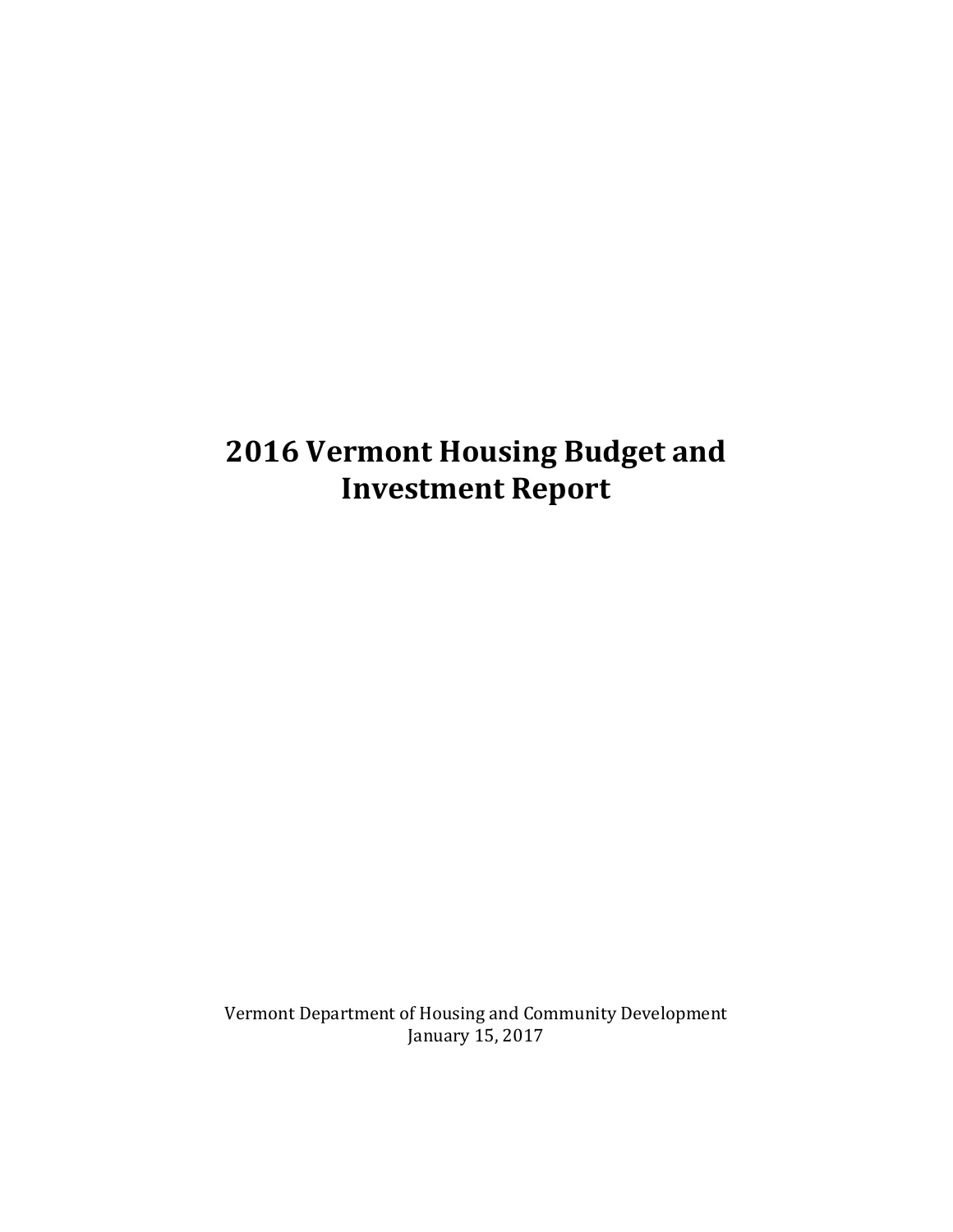# TABLE OF CONTENTS

# Contents

| $I_{\cdot}$                                                                       |
|-----------------------------------------------------------------------------------|
|                                                                                   |
| II.                                                                               |
|                                                                                   |
|                                                                                   |
|                                                                                   |
|                                                                                   |
|                                                                                   |
|                                                                                   |
|                                                                                   |
|                                                                                   |
| TABLE II: Federal Funding for Housing Agencies for Development  12                |
| TABLE III: State and Federal Funds and Private Equity for Housing Development  13 |
| TABLE IV: State and Federal Funds for Housing Assistance and Subsidies  14        |
| III.                                                                              |
|                                                                                   |
|                                                                                   |
|                                                                                   |
|                                                                                   |
|                                                                                   |
|                                                                                   |
|                                                                                   |
| IV.                                                                               |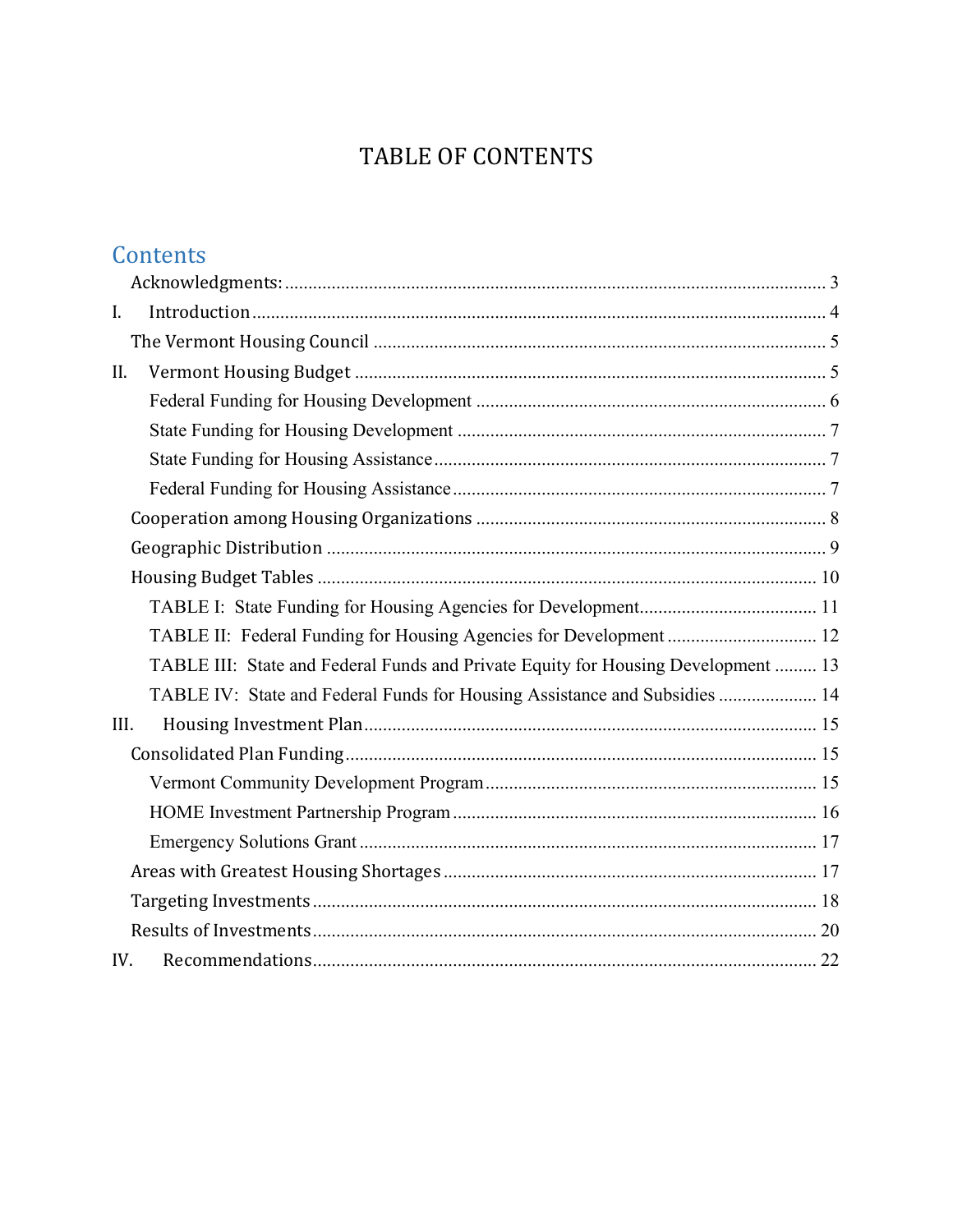<span id="page-3-0"></span>Acknowledgments: The Department of Housing and Community Development (DHCD, or "Department") thanks the Vermont State Housing Authority (VSHA), Vermont Housing and Conservation Board (VHCB), Vermont Housing Finance Agency (VHFA), the Vermont Agency of Human Services (AHS), and DHCD's Vermont Community Development Program for their assistance in developing this report.

The Department also thanks the members of the Vermont Housing Council for their advice in the preparation of this report. Established by Executive Order, the Vermont Housing Council coordinates and oversees implementation of the State's housing policy, evaluates housing services and initiatives, and serves as a resource to housing providers in their efforts to supply decent and affordable housing to Vermonters.

This report was written by Arthur Hamlin, DHCD Housing Program Coordinator. Data for the Housing Budget tables was provided by Cindy Blondin, DHCD Grants Specialist, Larry Mires VHCB Administrative Officer; Leslie Black-Plumeau, VHFA Research and Communications Coordinator, Richard Williams, VSHA Executive Director, and Angus Chaney, AHS Director of Housing.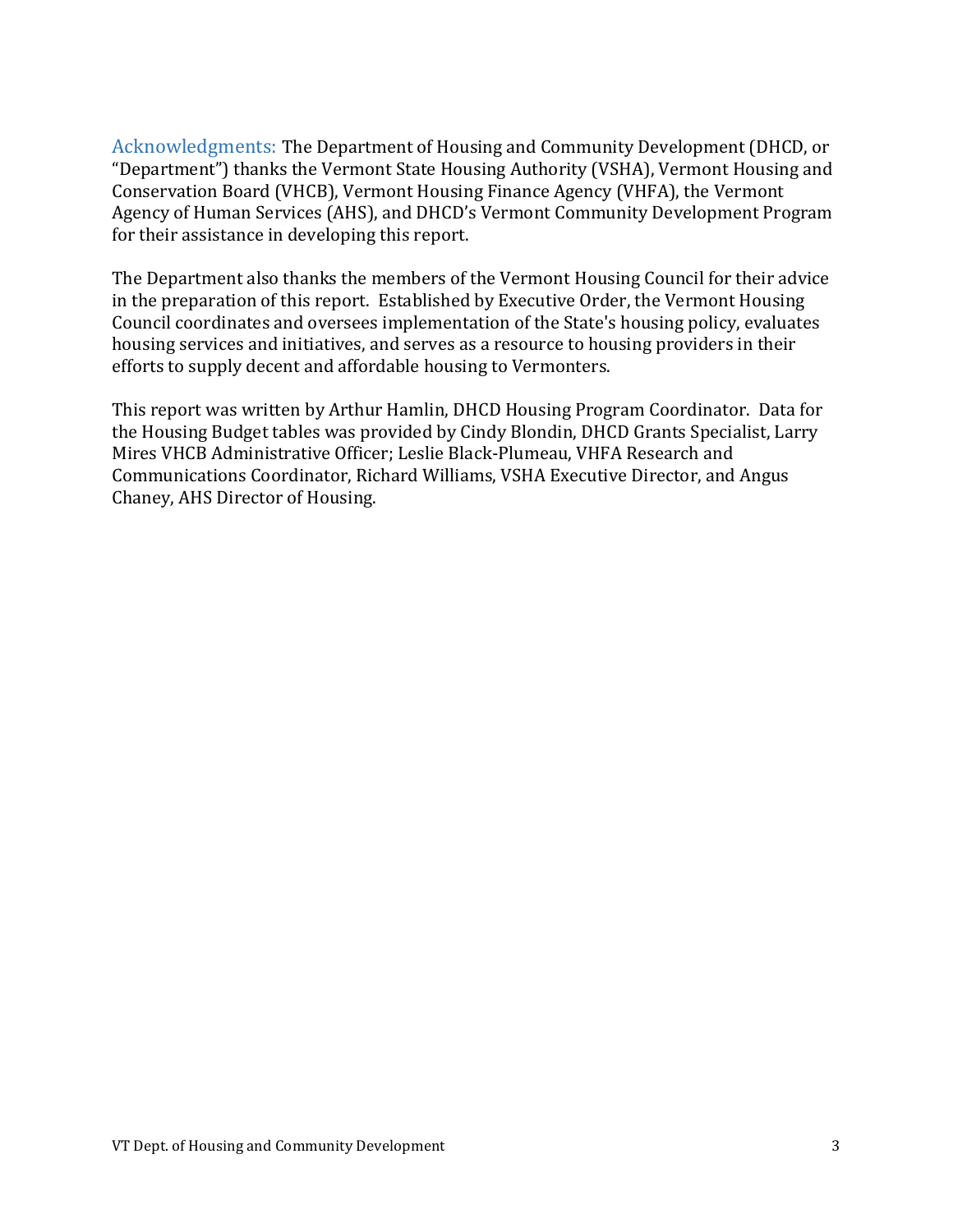# <span id="page-4-0"></span>I. Introduction

24 V.S.A. §4498, Housing Budget and Housing Investment Reports, directs the Commissioner of the Department of Housing and Community Development (DHCD) to:

**(1)** Create a **Vermont housing budget** designed to assure efficient expenditure of State funds appropriated for housing development, to encourage and enhance cooperation among housing organizations, to eliminate overlap and redundancy in housing development efforts, and to ensure appropriate geographic distribution of housing funds. The Vermont housing budget shall include any State funds of \$50,000.00 or more awarded or appropriated for housing. The Vermont housing budget and appropriation recommendations shall be submitted to the General Assembly annually on or before January 15. The provisions of 2 V.S.A. § 20(d) (expiration of required reports) shall not apply to the recommendations to be made under this subdivision, and the report shall include the amounts and purposes of funds appropriated for or awarded to the following: (A) The Vermont Housing and Conservation Trust Fund.

(B) The Agency of Human Services.

(C) The Agency of Commerce and Community Development.

(D) Any other entity that fits the funding criteria.<br>(2) Annually, develop a **Vermont housing inv (2)** Annually, develop a **Vermont housing investment plan** in consultation with the Vermont Housing Council. The housing investment plan shall be consistent with the Vermont consolidated plan for housing, in order to coordinate the investment of State, federal and other resources, such as State appropriations, tax credits, rental assistance, and mortgage revenue bonds, to increase the availability and improve the quality of Vermont's housing stock. The housing investment plan shall be submitted to the General Assembly, annually on January 15. The provisions of 2 V.S.A. § 20(d) (expiration of required reports) shall not apply to the plan to be made under this subdivision, and the plan shall:

(A) target investments at single-family housing, mobile homes, multi-family housing, and housing for homeless persons and people with special needs;

(B) recommend approaches that maximize the use of available State and federal resources; (C) identify areas of the state that face the greatest housing shortages; and

(D) recommend strategies to improve coordination among State, local, and regional offices in order to remedy identified housing shortages.

This report includes:

- $\checkmark$  The Vermont Housing Budget: State and Federal funds exceeding \$50,000 awarded or appropriated for housing development in 2016, and combined State and Federal funds for housing development and housing assistance and subsidies;
- $\checkmark$  The Vermont Housing Investment plan which considers areas of the state that face the greatest housing shortages and describes planned investments in single-family housing, mobile homes, multi-family housing, housing for homeless persons, and housing for persons with special needs;
- $\checkmark$  Recommendations for approaches that maximize the use of available State and federal resources and strategies to improve coordination among State, local and regional housing providers to address identified housing shortages; and
- $\checkmark$  Organizational Chart of State Housing Agencies in Vermont.

VT Dept. of Housing and Community Development 4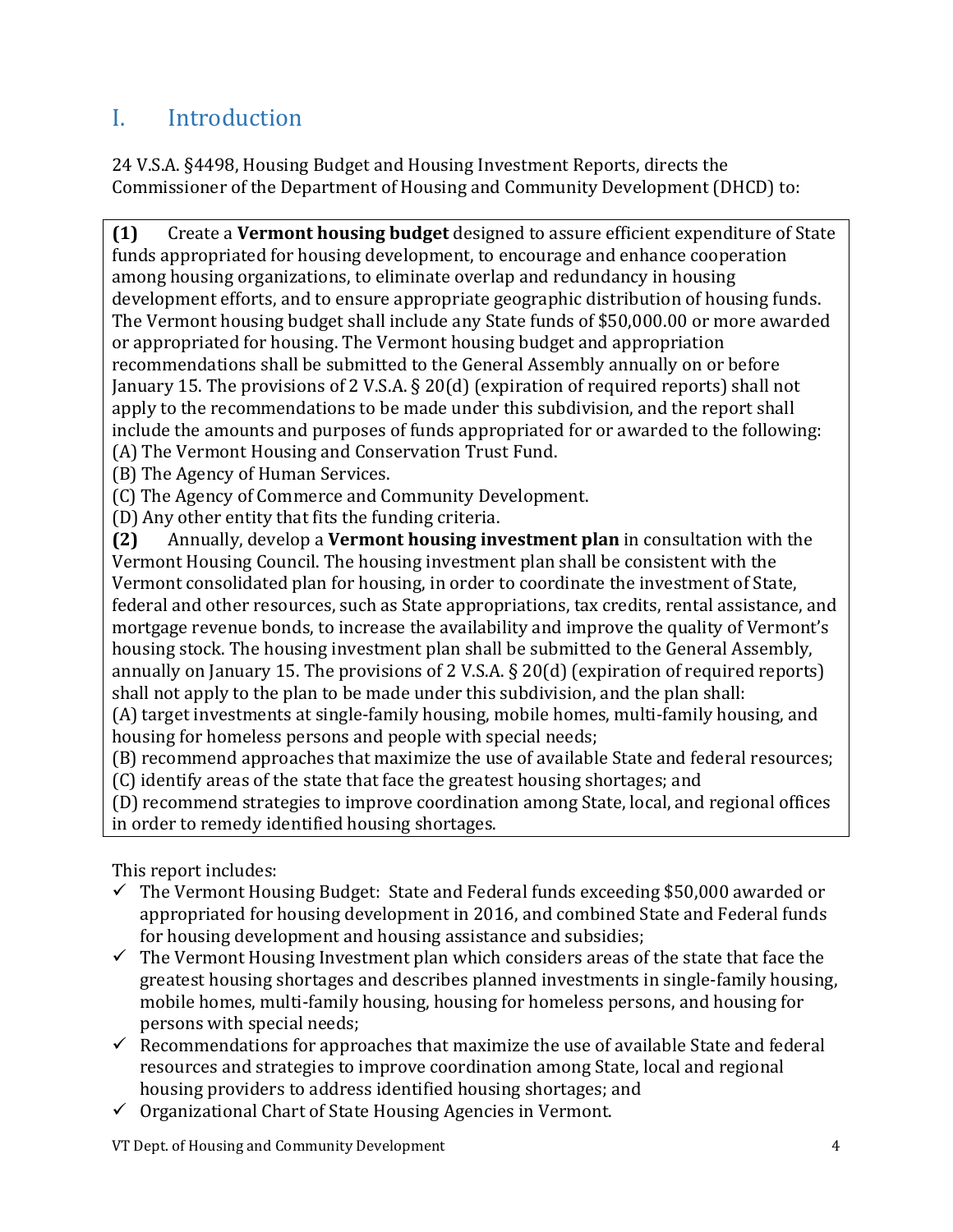The DHCD is committed to having a lead role in coordinating housing policy through the Vermont Housing Council and the development of the HUD Consolidated Plan. While DHCD has direct administrative oversight of some funding programs that have housing components, such as the Community Development Block Grant program (CDBG), its purview over many other sources of housing funding is limited by statute and federal regulations. DHCD relies on strong working relationships with the other housing organizations in the state to assure the efficient expenditure of all State and federal funds provided for housing development.

## <span id="page-5-0"></span>The Vermont Housing Council

The Vermont Housing Council<sup>[1](#page-5-2)</sup> was originally established by Executive Order in 1995 to coordinate and oversee implementation of the State's housing policy, to evaluate housing services and initiatives, and to be a resource to housing providers in their efforts to supply decent and affordable housing for Vermonters. The current membership of the Housing Council was established in Executive Order 08-11 which also recognized that reductions in federal housing funds, and increasing fuel prices would put pressure on limited State resources for housing, and require investment in energy efficiency and renewables.

DHCD provides staff support and facilitates the Housing Council's bi-monthly meetings.

The standing members of the Housing Council are:

The Department of Housing and Community Development; Vermont State Housing Authority; Vermont Housing Finance Agency; Vermont Housing and Conservation Board; Agency of Human Services; Vermont Association of Public Housing Directors; USDA Rural Development; U.S. Department of Housing and Urban Development (HUD); Fire Safety Division of the Department of Public Safety; and the Division for Historic Preservation. In addition, the Governor appoints representatives of a statewide non-profit housing developer, a regional non-profit housing provider, a private sector housing provider, and a low-income advocate to the Council for two-year terms.

# <span id="page-5-1"></span>II. Vermont Housing Budget

The State's funding resources for affordable housing development and rental assistance resides primarily in five agencies: The Department of Housing and Community Development (DHCD) of the Agency of Commerce and Community Development, the Vermont Housing and Conservation Board (VHCB), the Agency of Human Services (AHS), the Vermont Housing Finance Agency (VHFA) and the Vermont State Housing Authority (VSHA). In addition to these statewide organizations, affordable housing projects and services in Vermont are largely provided by a decentralized group of local, regional, and state affordable housing developers and non-profit community based organizations that cover the entire state. A few of the largest being Housing Vermont, Champlain Housing Trust, Windham and Windsor Housing Trust, Downstreet Housing and Community Development, Rural Edge, and the Housing Foundation Inc.

 $\overline{a}$ 

<span id="page-5-2"></span><sup>&</sup>lt;sup>1</sup> http://governor.vermont.gov/boards and commissions/housing

VT Dept. of Housing and Community Development 5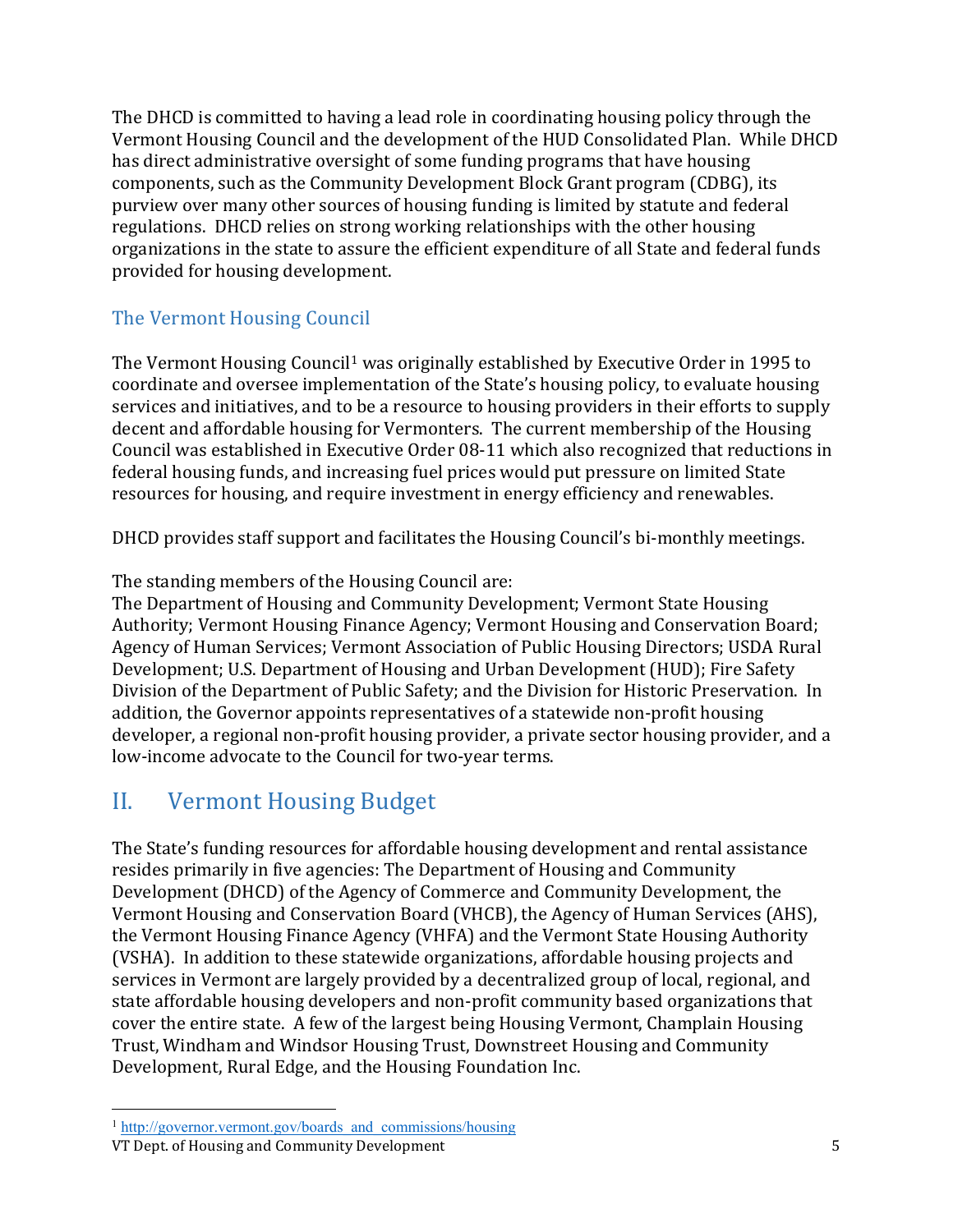As shown in Table III on page 13, in 2016 combined State and federal funding and private equity for affordable housing **development** (e.g. "bricks and mortar") administered by VHCB, DHCD, and VHFA totaled approximately \$50 million. More than half of this was tax credit equity, leveraged by approximately \$4.4 million in federal and State affordable housing tax credits.

State funding for housing development agencies was comprised of approximately \$8.3 million primarily consisting of property transfer tax revenue awarded to VHCB. (Table I on page 11) Federal funding for housing development agencies totaled approximately \$7.9 million awarded to VHCB and DHCD. (Table II on page 12) In addition, there is considerable State and federal funding for the ongoing operations of affordable housing developments, in the form of ongoing rental assistance (subsidy). Combined State and federal funding for housing assistance and subsidies was nearly \$82.4 million. (Table IV on page 14) The majority was comprised of \$56 million of federal project and tenant-based rental assistance (Section 8).

The largest financial resource and routinely the largest funding component of any given affordable rental housing project are provided by Federal Housing Credits administered by the VHFA in accordance with the State's Qualified Allocation Plan (QAP). Vermont's allocation of federal credits in 2016 was \$2.69 million (for 10 years), generating approximately \$24 million in equity. In addition, VHFA awarded another \$917,253 in what are referred to as "bond credits" which are issued in conjunction with VHFA tax-exempt bonds, which generated approximately \$8 million in private equity. (Table III on page 13)

The Federal Housing Credits were supplemented in FY 2016 with an allocation of \$825,000 of 5-year State Housing Tax Credits which generated a total of approximately \$3.7 million in equity. Of these State credits, VHFA used \$400,000, generating approximately \$1.78 million in private equity, to support loans for multi-family housing projects in conjunction with the allocation of Federal Housing Credits. VHFA used an additional \$425,000, generating approximately \$1.9 million in private equity, to support funding programs for homeownership opportunities supporting mobile home replacements, down payment assistance for new homes, and to eligible first-time homebuyers.

#### <span id="page-6-0"></span>Federal Funding for Housing Development

The most common federal resources brought to projects include two federal Department of Housing and Urban Development (HUD) sources: Home Investment Partnership Program (HOME), which is currently administered by VHCB, and Community Development Block Grant (CDBG), which is administered by DHCD under the program name the Vermont Community Development Program (VCDP). Together in 2016, these totaled approximately \$7 million. (Table II on page 12) VCDP funds are available to all municipalities in the state except Burlington. During 2016, Vermont also received \$3 million from the National Housing Trust Fund for affordable rental housing development, which will be utilized by VHCB in FY 2017. These funds will be reported next year. Burlington is Vermont's only "entitlement community" and receives CDBG funds directly from HUD.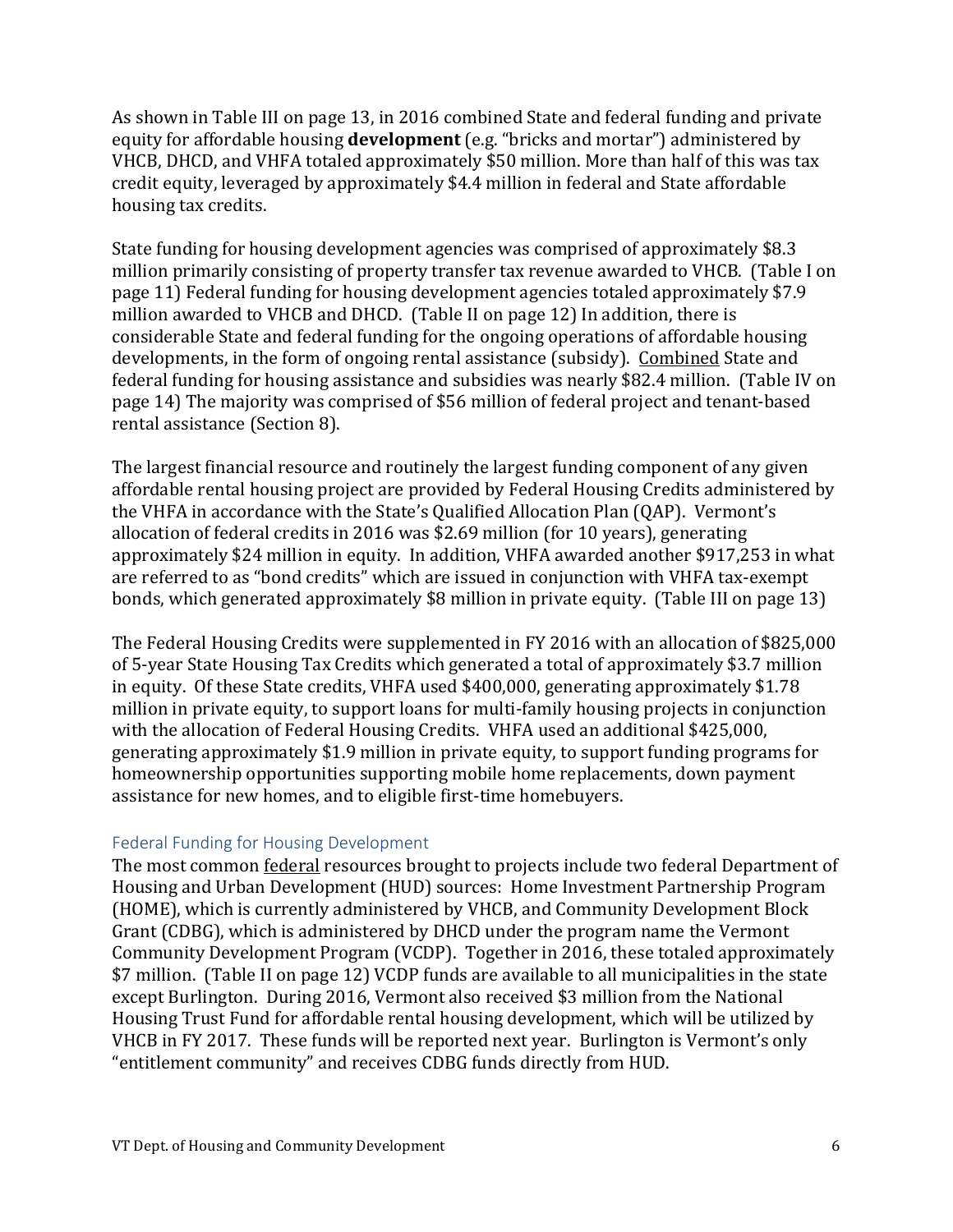Other federal resources which are targeted to specific housing types include HUD 202 (housing for the elderly), Rural Development 515 (multi-family rental housing production), HUD's Lead Paint and Emergency Solutions Grant (ESG), and HOPWA (Housing Opportunities for Persons with AIDS). Another resource in many affordable housing projects is the Federal Home Loan Bank of Boston's Affordable Housing Program.

#### <span id="page-7-0"></span>State Funding for Housing Development

The primary State resource for housing development comes from a portion of the property transfer tax which by statute is dedicated to VHCB. In FY 2016 VHCB received approximately \$8 million in dedicated funds to support housing development from the property transfer tax. This is the only direct State funding that supports the costs of building affordable housing units. (Table I on page 11 and Table III on page 13)

Other less direct sources of State financial support for affordable housing include the Charitable Housing Investment Tax Credit, administered by DHCD, and the Downtown Program and Village Center tax credits available for historic façade and code improvements, also administered by DHCD. These credits are very frequently used for upper floor housing, including affordable housing, in our downtowns and village centers.

Most funding for affordable housing in Vermont goes to support multi-family rental housing. Act 51 of 2015 added an additional \$125,000 to the existing Vermont Housing Tax Credit program to fund VHFA's down payment assistance program for first-time home buyers for a period of seven years (State Fiscal Years 2016 - 2022). The Champlain Housing Trust also operates a Mobile Home Down Payment Assistance Program supported by State General Funds awarded to DHCD by the Legislature in 2012, which has been extended through 2019. Using State Housing Credits allocated by VHFA, this program provides zero percent deferred second mortgages to purchase new efficient manufactured homes in parks or on owned land.

#### <span id="page-7-1"></span>State Funding for Housing Assistance

Approximately \$13.8 million in State general fund dollars and \$7 million in special funds support programs of the departments of AHS to assist in supporting their clients' housing needs. The largest of these line items include; Temporary Housing/General and Emergency Assistance, Corrections Transitional Housing, the Vermont Rental Subsidy Program, and Housing Opportunity Program (HOP) grants.

AHS's programs often serve the lowest income, most vulnerable Vermonters. Should these families and individuals not be able to access housing in the community that is affordable to them, the alternative in many cases would be institutionalization or homelessness. The avoided costs of those alternatives are substantial. AHS' *The Value of Stable Housing* report (2015) documented reductions in emergency service and health care utilization and expenditure among formerly homeless families who received a state-funded rental subsidy.

#### <span id="page-7-2"></span>Federal Funding for Housing Assistance

VSHA administers almost \$56 million of project and tenant-based rental assistance throughout the state of Vermont, and manages numerous affordable housing projects on behalf of a separate non-profit organization, the Housing Foundation Inc. This diverse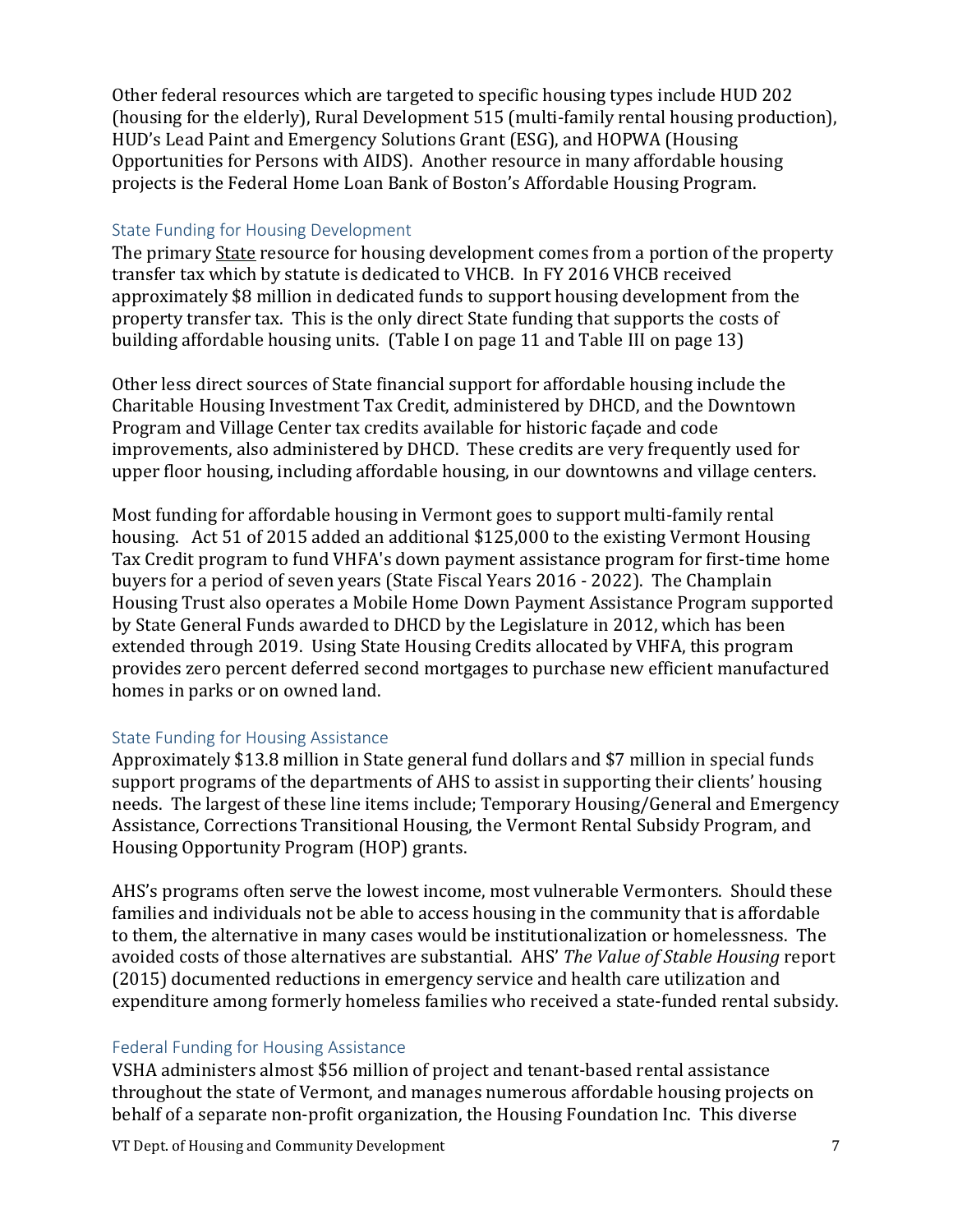program includes the Section 8 Housing Choice Voucher program with an assortment of incentives and housing alternatives such as Family Self-Sufficiency, Homeownership, Family Unification, Mainstream Housing Opportunities, Veterans Affairs Supportive Housing and Project-Based Initiatives.

VSHA also administers a Section 8 Moderate Rehabilitation program and the rental assistance component of a Housing Opportunities for Persons with Aids (HOPWA) grant provided to VHCB. VSHA, in conjunction with VHFA, is HUD's Contract Administrator on project-based Section 8 units constructed or rehabilitated by private developers and/or non-profits, and is the state's largest administrator of Continuum of Care Homeless funds.

Many affordable housing developments have at least some federally funded rental assistance either through the USDA's Rural Rental Assistance program or HUD Section 8 contracts administered by VSHA. The rental assistance allows families to pay approximately 30% of their income toward the rent. USDA's Rural Rental Assistance program provides an additional source of support for families in Rural Rental Housing (Section 515) or Farm Labor Housing (Section 514) projects.

### <span id="page-8-0"></span>Cooperation among Housing Organizations

Each of the statewide housing agencies, DHCD, VHFA, VSHA, and VHCB plays a unique and well-defined role in the production, rehabilitation, financing, and subsidy of housing for a broad spectrum of low and moderate income Vermonters. These agencies work together with federal housing agencies including HUD and USDA Rural Development – and with departments of AHS to create a delivery system that leverages the maximum federal dollars available to Vermont.

Coordination is enhanced by cross membership on the statewide agencies' boards. The DHCD Commissioner or Deputy sits on the board of VHFA as the designee for the Secretary of ACCD. The Executive Directors of VHFA and VHCB sit on each other's boards. The Executive Directors of VHFA, VHCB and the VSHA serve on DHCD's Consolidated Plan Advisory Group. Currently, the Executive Director of VHFA and AHS' Director of Housing are appointed members of the Vermont Community Development Board. (See Chart of Housing Agencies in Vermont). The agencies also comprise, along with representatives of USDA Rural Development and HUD, the Vermont Preservation Council which serves as a clearinghouse for preservation related policy work and developing solutions for troubled projects. This ensures non-duplication of effort, effective communication, multiple perspectives in policy decisions and consistency in priorities across the State's housing agencies.

All four statewide housing agencies, along with a representative of the Governor's office, comprise the Joint Committee on Tax Credits. The tax credit committee makes recommendations to the VHFA Board on the Qualified Allocation Plan (QAP). The VHFA Board considers the recommendations and then forwards the QAP to the Governor for his/her adoption.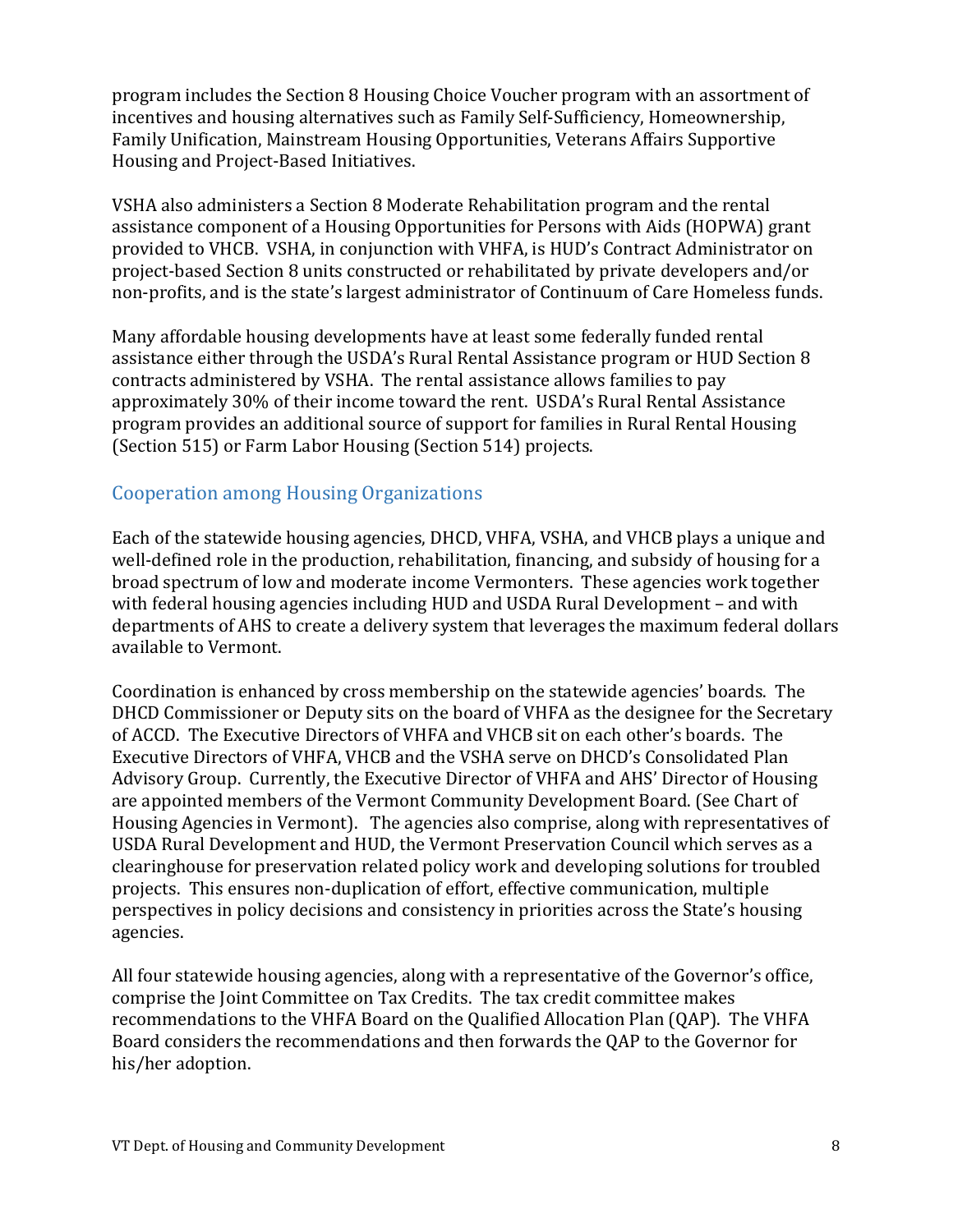Vermont's housing agencies collaborate in many ways to ensure State and federal resources are used efficiently and effectively. The three major housing funders, DHCD, VHFA and VHCB, developed and use a common housing funds application. This application can be accessed by all three funding sources ensuring the funders have consistent information which helps to coordinate and expedite the application review. These agencies also share common underwriting guidelines and coordinate inspections.

One recent example of cross-agency coordination was co-development of the Housing Access Reporting Tool (HART) which each agency uses to measure implementation of a Governor's 2016 executive order which set a goal that 15% of publicly-funded housing units be made available to Vermonters experiencing homelessness.

Since most housing projects being developed use multiple funding sources, the project developers are strongly encouraged to schedule a site visit and meeting with all the potential funders as early as possible in the project development. These "all players" project meetings allow for the project developer(s) to hear the myriad of questions/issues from the funding agencies at one time and provide critical information regarding the timing and readiness of a project. Diminishing funding and budget uncertainties at the federal level have made communication around the cost and timing of projects essential.

## <span id="page-9-0"></span>Geographic Distribution

As stated in Vermont's HUD [Consolidated Plan](http://accd.vermont.gov/housing/plans-data-rules/hud) and the QAP, geographic distribution is a consideration, but the State has not targeted its housing resources to any specific area. This is primarily because outside of Burlington, Vermont's population is predominately rural and homogenous. However, for housing projects to get funded the developer must be able to demonstrate with a market study that the project meets local or regional housing needs. This ensures that projects are located appropriately. The AHS employs geographic targeting with respect to any new emergency shelter, supportive housing and transitional housing programs.

In preparation for the 2015-2019 Consolidated Plan, the DHCD contracted with Bowen National Research (Bowen) to conduct a statewide Housing Needs Assessment (HNA) that included county level data.<sup>[2](#page-9-1)</sup> This is significant as this level of analysis on a county level has not been available for 10 years. The assessment was used in the development of the Consolidated Plan and will be a resource to help target funding most appropriately and effectively. Each of the statewide housing agencies contributed time and financial resources to this effort.

Bowen's HNA shows that there is significant need for housing throughout Vermont, however, the county level reports will be a valuable tool for affordable housing developers and funders in determining where the greatest needs are within the state and may supplement the specific market studies for each project. They will help policy makers and funders determine the needs of different areas of the state.

<span id="page-9-1"></span> $\overline{a}$ <sup>2</sup> Bowen National Research: "Vermont Housing Needs Assessment". January 5, 2015 <http://accd.vermont.gov/housing/plans-data-rules/needs-assessment>

VT Dept. of Housing and Community Development 9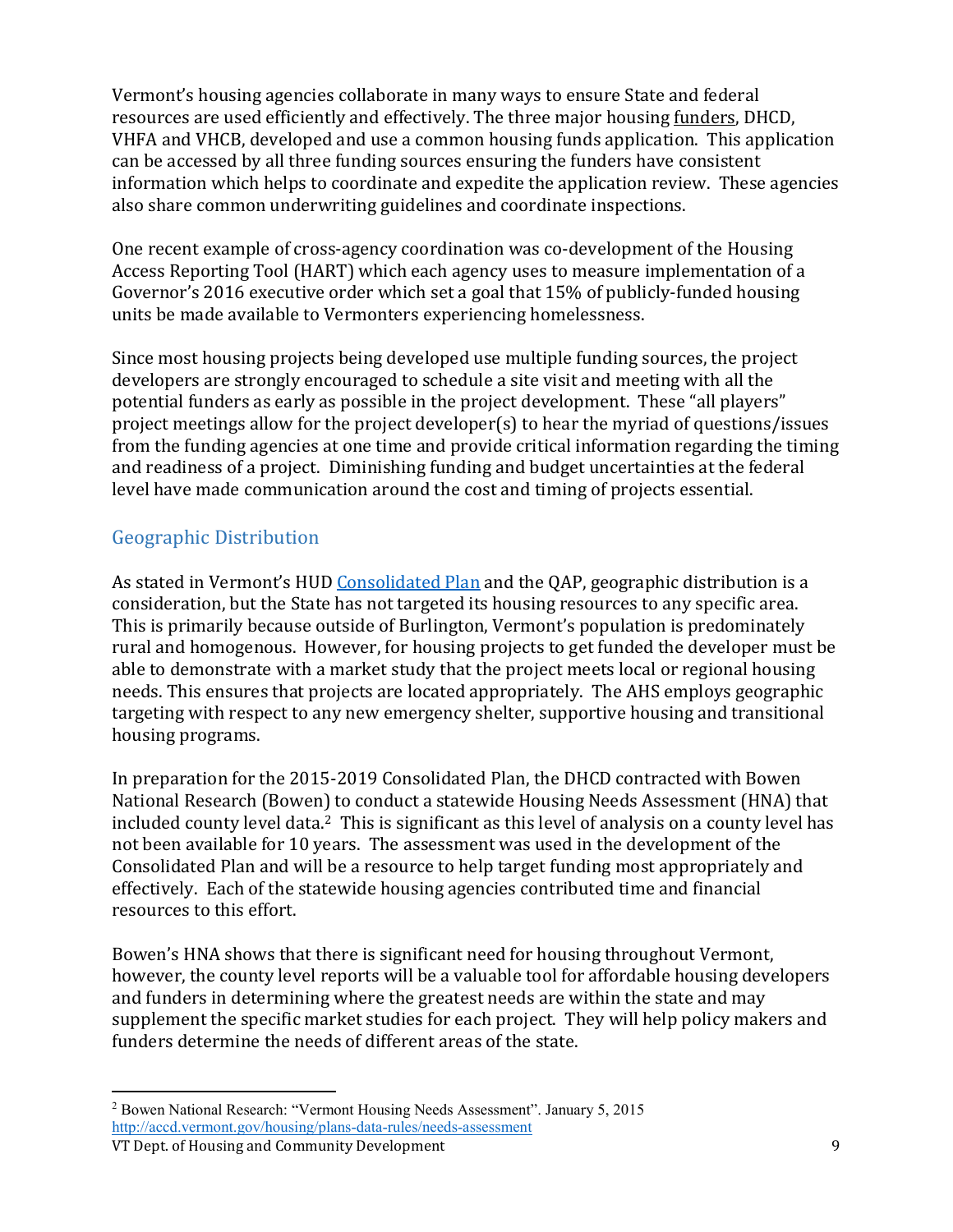## <span id="page-10-0"></span>Housing Budget Tables

The tables on the following pages make up the "Housing Budget" for 2016:

- TABLE I: State Funding for Housing Agencies for Development<br>TABLE II: Federal Funding for Housing Agencies for Developmen
- TABLE II: Federal Funding for Housing Agencies for Development<br>TABLE III: State and Federal Funds and Private Equity for Housing
- State and Federal Funds and Private Equity for Housing Development ("Bricks and Mortar")
- TABLE IV: State and Federal Funds for Housing Assistance and Subsidies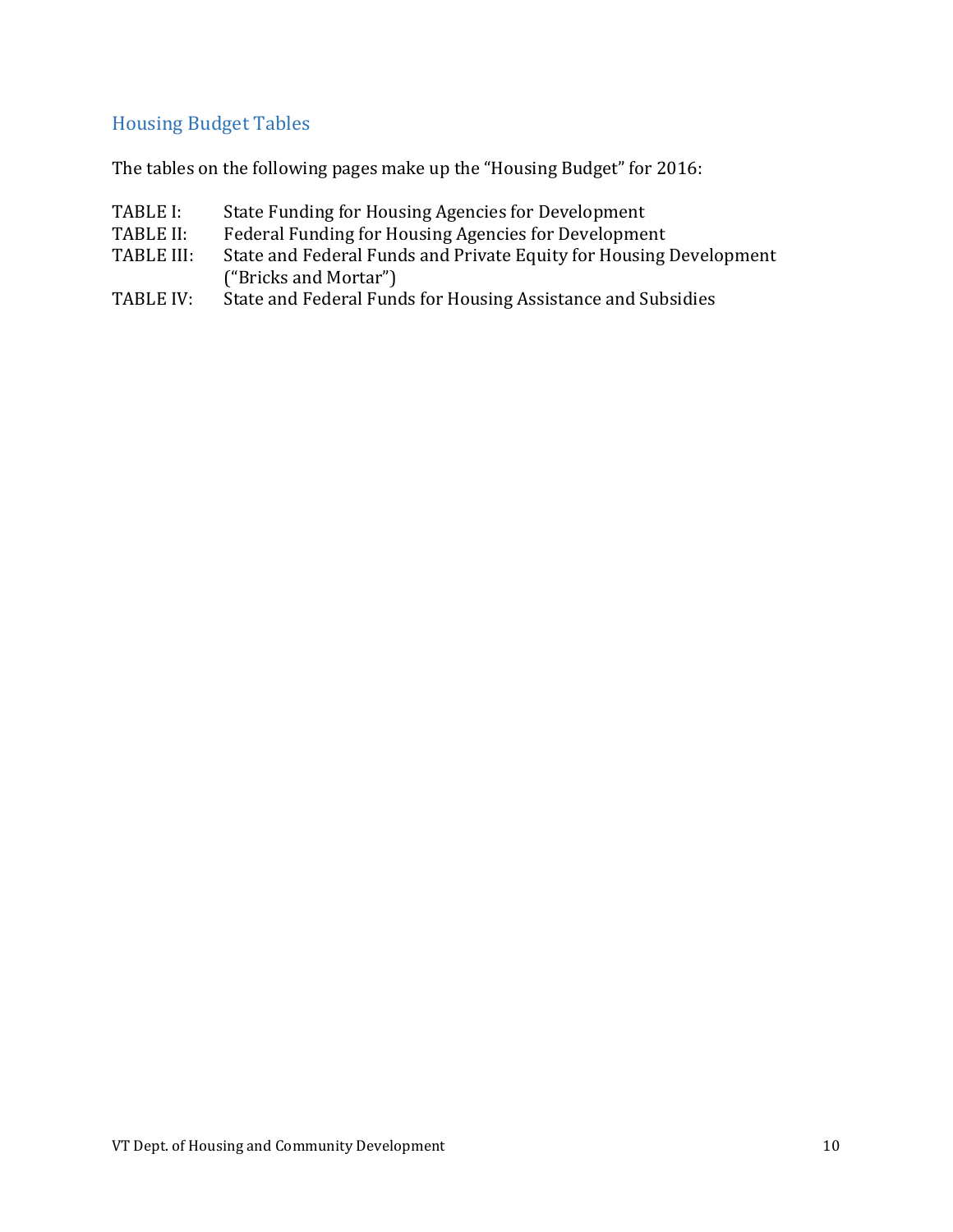<span id="page-11-0"></span>

| 2016 State Funding for Housing Agencies for Housing<br><b>Development</b>       |             |             |               |  |  |
|---------------------------------------------------------------------------------|-------------|-------------|---------------|--|--|
| <b>SOURCES</b>                                                                  | <b>VHCB</b> | <b>DHCD</b> | <b>TOTALS</b> |  |  |
| <b>Property Transfer Tax Revenue</b>                                            | \$8,002,800 |             | \$8,002,800   |  |  |
| Loan Repayments                                                                 | \$90,351    |             | \$90,351      |  |  |
| Interest on Fund                                                                | \$26,600    |             | \$26,600      |  |  |
| <b>State General Funds</b>                                                      |             | \$173,899   | \$173,899     |  |  |
| <b>TOTAL SOURCES</b>                                                            | \$8,119,751 | \$173,899   | \$8,293,650   |  |  |
| <b>USES</b>                                                                     |             |             |               |  |  |
| Operations*                                                                     | \$728,024   | \$173,899   | \$901,923     |  |  |
| Grants/Loans/Direct Program                                                     | \$7,391,727 |             | \$7,391,727   |  |  |
| <b>TOTAL USES</b>                                                               | \$8,119,751 | \$173,899   | \$8,293,650   |  |  |
| * VHCB is housing portion only, DHCD is based on 50% of VCDP operating expenses |             |             |               |  |  |

TABLE I: State Funding for Housing Agencies for Development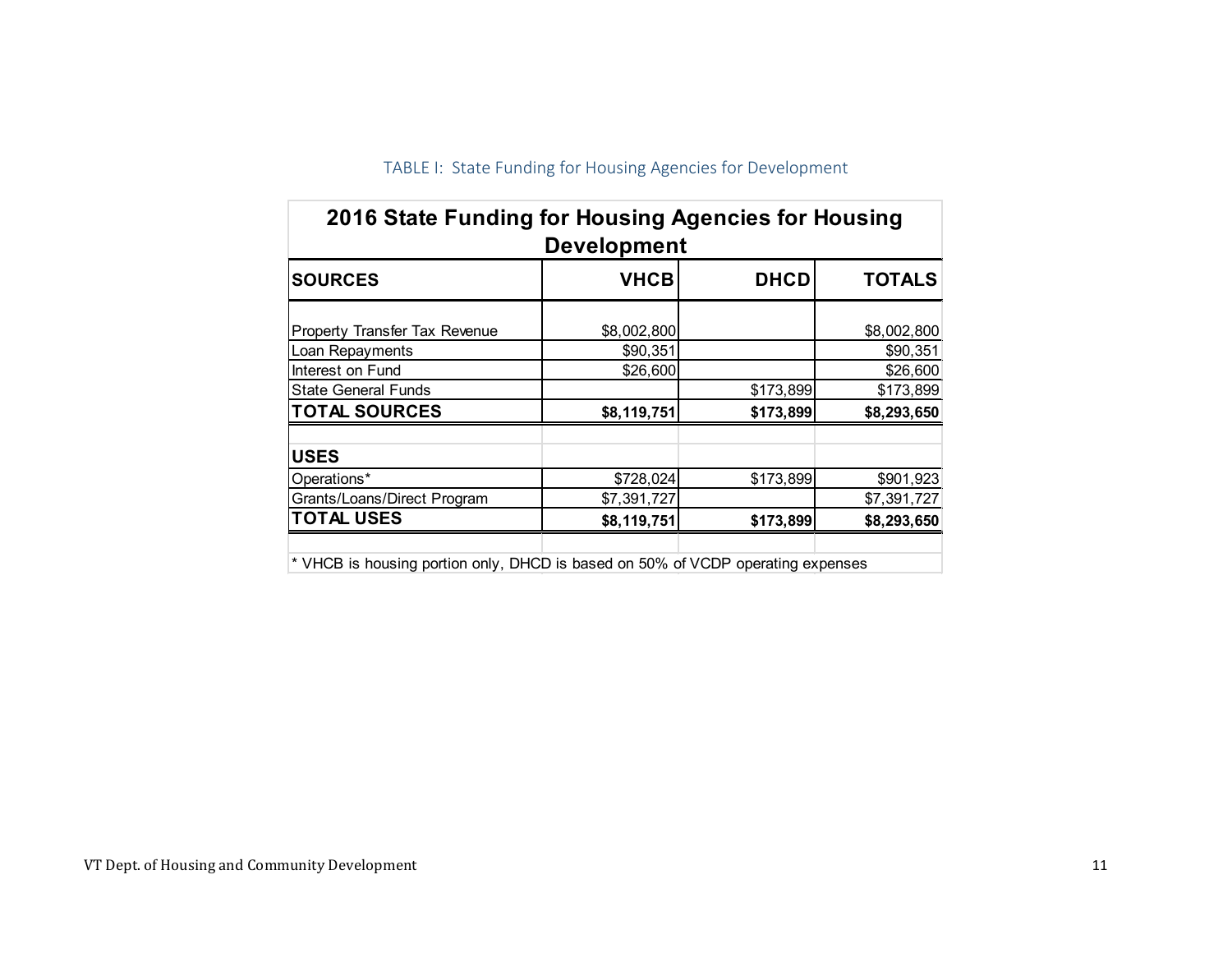<span id="page-12-0"></span>

| 2016 Federal Funding for Housing Agencies for                                   |             |             |               |  |  |
|---------------------------------------------------------------------------------|-------------|-------------|---------------|--|--|
| <b>Housing Development</b>                                                      |             |             |               |  |  |
| <b>SOURCES</b>                                                                  | <b>VHCB</b> | <b>DHCD</b> | <b>TOTALS</b> |  |  |
| <b>HOME Program</b>                                                             | \$2,955,000 |             | \$2,955,000   |  |  |
| <b>HUD Lead Paint Program Healthy</b>                                           |             |             |               |  |  |
| Homes                                                                           | \$766,667   |             | \$766,667     |  |  |
| <b>Healthy Homes VT</b>                                                         | \$207,680   |             | \$207,680     |  |  |
| CDBG                                                                            |             | \$4,052,962 | \$4,052,962   |  |  |
| <b>TOTAL SOURCES</b>                                                            | \$3,929,347 | \$4,052,962 | \$7,982,309   |  |  |
| <b>USES</b>                                                                     |             |             |               |  |  |
| Operations *                                                                    | \$342,491   | \$174,962   | \$517,453     |  |  |
| Grants/Loans/Direct Program                                                     | \$3,586,856 | \$3,878,000 | \$7,464,856   |  |  |
| <b>TOTAL USES</b>                                                               | \$3,929,347 | \$4,052,962 | \$7,982,309   |  |  |
| * VHCB is housing portion only, DHCD is based on 50% of VCDP operating expenses |             |             |               |  |  |

# TABLE II: Federal Funding for Housing Agencies for Development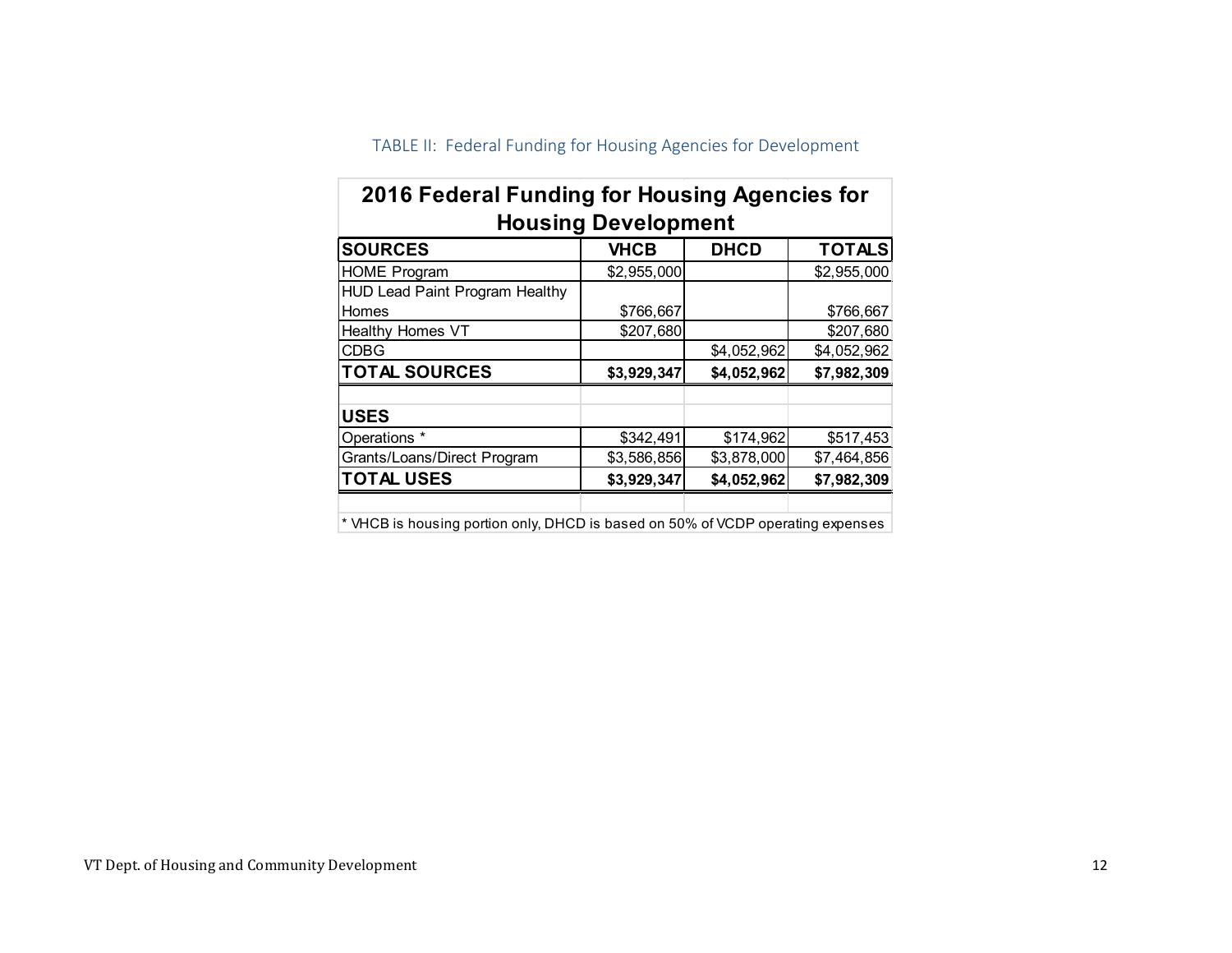<span id="page-13-0"></span>

| 2016 State and Federal Funds and Private Equity Combined for Housing Development<br>"Bricks and Mortar") |                                                                                                                                           |             |                                                 |               |
|----------------------------------------------------------------------------------------------------------|-------------------------------------------------------------------------------------------------------------------------------------------|-------------|-------------------------------------------------|---------------|
| <b>SOURCES</b>                                                                                           | <b>VERMONT HOUSING</b><br><b>DEPT OF HOUSING</b><br><b>AND CONSERVATION</b><br><b>AND COMMUNITY</b><br><b>DEVELOPMENT</b><br><b>BOARD</b> |             | <b>VERMONT HOUSING</b><br><b>FINANCE AGENCY</b> | <b>TOTALS</b> |
| State Property Transfer Tax Revenue                                                                      | \$7,391,727                                                                                                                               |             |                                                 | \$7,391,727   |
| Federal Housing Program Revenue                                                                          | \$3,586,856                                                                                                                               | \$3,878,000 |                                                 | \$7,464,856   |
| Private Equity Generated by Federal<br>Housing Credit*                                                   |                                                                                                                                           |             | \$23,672,000                                    | \$23,672,000  |
| Private Equity Generated by Federal<br>Bond Credit***                                                    |                                                                                                                                           |             | \$7,985,605                                     | \$7,985,605   |
| Private Equity Generated by State<br>Housing Tax Credit**                                                |                                                                                                                                           |             | \$3,708,750                                     | \$3,708,750   |
| <b>TOTAL SOURCES</b>                                                                                     | \$10,978,583                                                                                                                              | \$3,878,000 | \$35,366,355                                    | \$50,222,938  |
| <b>USES</b><br>Multi-family Rental Housing using Equity                                                  |                                                                                                                                           |             |                                                 |               |
| from State Housing Tax Credit                                                                            |                                                                                                                                           |             | \$1,780,000                                     | \$1,780,000   |
| Mobile Home Replacements using<br>Equity from State Housing Tax Credit                                   |                                                                                                                                           |             | \$890,000                                       | \$890,000     |
| Down Payment Assistance for New<br>Homes using Equity from State Housing<br><b>Tax Credit</b>            |                                                                                                                                           |             | \$445,000                                       | \$445,000     |
| Down Payment Assistance for First Time<br>Homeowners using Equity from State<br>Housing Tax Credit       |                                                                                                                                           |             | \$593,750                                       | \$593,750     |
| Programs providing grants/loans for<br>affordable housing development projects                           | \$10,978,583                                                                                                                              | \$3,878,000 | \$31,657,605                                    | \$46,514,188  |
| <b>TOTAL USES</b>                                                                                        | \$10,978,583                                                                                                                              | \$3,878,000 | \$35,366,355                                    | \$50,222,938  |

TABLE III: State and Federal Funds and Private Equity for Housing Development

\* Estimated based on 2016 allocation of \$2.69 million in federal 10-year credits and an average of prices paid by investors in recent years.

\*\* Estimated based on 2016 allocation of \$825,000 in state 5-year credits and an average of prices paid by investors in recent years.

\*\*\* Estimated based on \$917,253 in federal 10-year bond credits provided in 2016 and average prices paid by investors in recent years.

VT Dept. of Housing and Community Development 13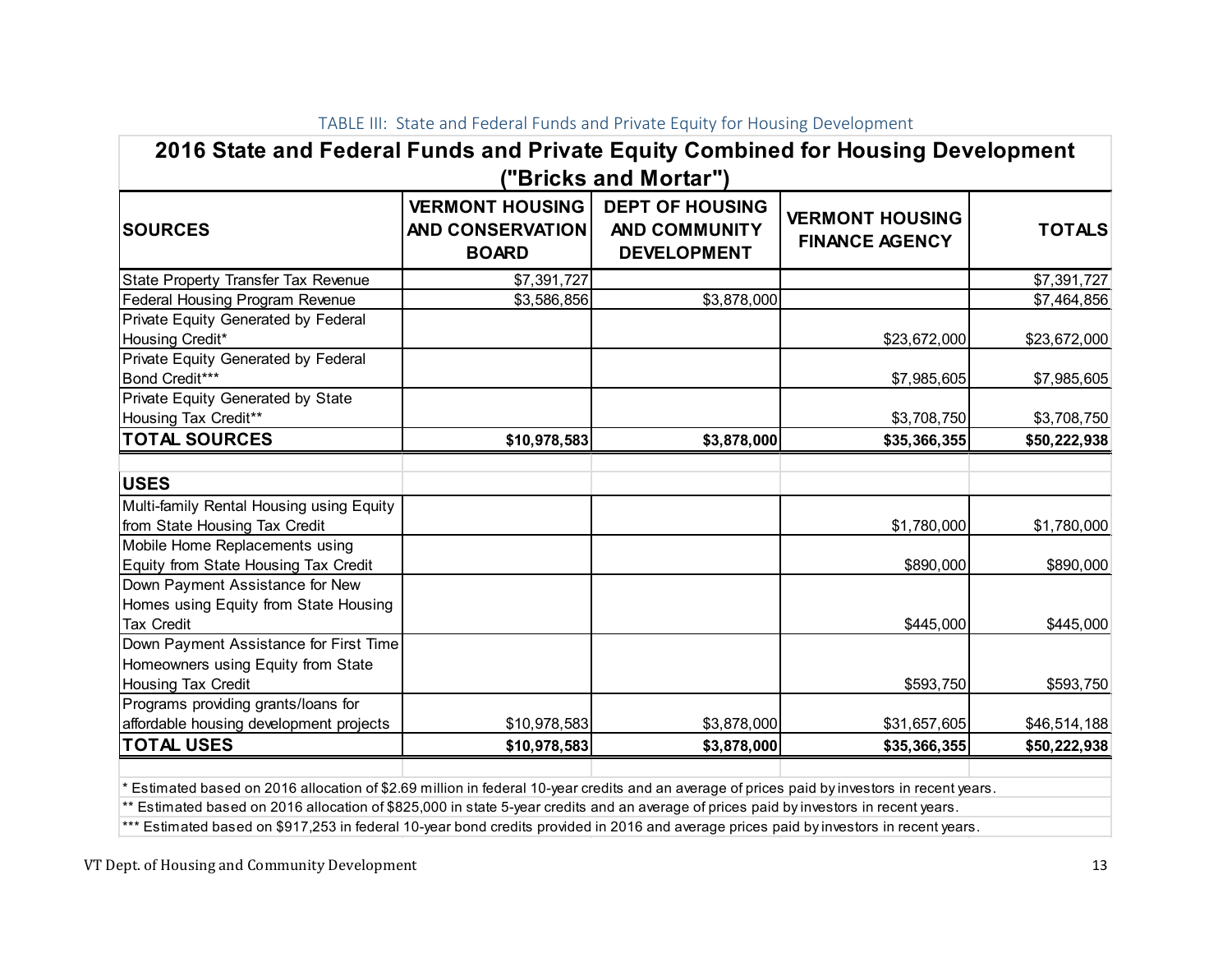<span id="page-14-0"></span>

| 2016 State and Federal Funds Combined for Housing Assistance/Subsidies                                                |                         |                                                     |                                                                     |              |                                                                      |                                                                             |                            |
|-----------------------------------------------------------------------------------------------------------------------|-------------------------|-----------------------------------------------------|---------------------------------------------------------------------|--------------|----------------------------------------------------------------------|-----------------------------------------------------------------------------|----------------------------|
| <b>SOURCES</b>                                                                                                        |                         | <b>AGENCY OF</b><br><b>HUMAN</b><br><b>SERVICES</b> | <b>VERMONT</b><br><b>HOUSING</b><br><b>FINANCE</b><br><b>AGENCY</b> |              | <b>VERMONT</b><br><b>STATE</b><br><b>HOUSING</b><br><b>AUTHORITY</b> | <b>VERMONT</b><br><b>HOUSING AND</b><br><b>CONSERVATION</b><br><b>BOARD</b> | <b>TOTALS</b>              |
| State of Vermont General Fund                                                                                         | \$                      | 13,797,044                                          |                                                                     |              |                                                                      |                                                                             | \$13,797,044               |
| Federal Housing Program Revenue                                                                                       | \$                      | 2,477,649                                           |                                                                     |              |                                                                      |                                                                             | \$2,477,649                |
| Global Commitment Funds (GC) or Special Funds                                                                         | \$                      | 7,077,775                                           |                                                                     |              |                                                                      |                                                                             | \$7,077,775                |
| Federal Rental Assistance Program (Project Based)*                                                                    |                         |                                                     | \$2,625,100                                                         | \$           | 25,738,050                                                           |                                                                             | \$28,363,150               |
| Federal Rental Assistance Program (Tenant Based)                                                                      |                         |                                                     |                                                                     |              | \$ 30,206,281                                                        |                                                                             | \$30,206,281               |
| Federal HOPWA Program                                                                                                 |                         |                                                     |                                                                     |              |                                                                      | \$<br>478,000                                                               | \$<br>478,000              |
| <b>TOTAL SOURCES</b>                                                                                                  | \$                      | 23, 352, 468                                        | $\frac{1}{2}$ \$ 2,625,100                                          |              | \$5,944,331                                                          | \$<br>478,000                                                               | \$82,399,899               |
| <b>USES</b><br>Programs providing housing assistance to individuals                                                   |                         |                                                     | \$2,625,100                                                         | $\mathbb{S}$ | 55,944,331                                                           | \$<br>478,000                                                               | \$59,047,431               |
|                                                                                                                       |                         |                                                     |                                                                     |              |                                                                      |                                                                             |                            |
| and rental assistance/supportive housing                                                                              |                         |                                                     |                                                                     |              |                                                                      |                                                                             |                            |
| Transitions Subsidies (Brattleboro)                                                                                   | \$                      | 80,000                                              |                                                                     |              |                                                                      |                                                                             | 80,000<br>\$               |
| Home and Community Access                                                                                             | \$<br>\$                | 100,000                                             |                                                                     |              |                                                                      |                                                                             | \$<br>100,000<br>\$        |
| VT Rental Subsidy Program                                                                                             | $\overline{\mathbf{S}}$ | 1,000,000                                           |                                                                     |              |                                                                      |                                                                             | 1,000,000                  |
| <b>Harbor Place</b>                                                                                                   | \$                      | 433,275                                             |                                                                     |              |                                                                      |                                                                             | \$<br>433,275<br>\$        |
| Reach-Up Housing                                                                                                      | \$                      | 981,831                                             |                                                                     |              |                                                                      |                                                                             | 981,831                    |
| Housing and Opportunity Program (HOP)                                                                                 | \$                      | 6,092,041                                           |                                                                     |              |                                                                      |                                                                             | \$6,092,041                |
| <b>Family Supportive Housing</b><br>Correction transitional                                                           | \$                      | 520,000<br>7,038,544                                |                                                                     |              |                                                                      |                                                                             | \$<br>520,000<br>7,038,544 |
|                                                                                                                       | \$                      | 894,821                                             |                                                                     |              |                                                                      |                                                                             | \$<br>\$<br>894,821        |
| Housing Assistance for HIV/AIDS<br>ADAP Transitional - Sober Housing                                                  | \$                      | 716,021                                             |                                                                     |              |                                                                      |                                                                             | \$<br>716,021              |
| Youth Housing Subsidies                                                                                               | \$                      | 73,117                                              |                                                                     |              |                                                                      |                                                                             | \$<br>73,117               |
| Temporary Housing/General Assistance/Emergency                                                                        | \$                      | 2,000,000                                           |                                                                     |              |                                                                      |                                                                             | \$2,000,000                |
| Homeshare                                                                                                             | \$                      | 327,162                                             |                                                                     |              |                                                                      |                                                                             | \$<br>327,162              |
| Support and services at home SASH                                                                                     | \$                      | 974,023                                             |                                                                     |              |                                                                      |                                                                             | \$<br>974,023              |
| <b>CRT Housing Support Fund</b>                                                                                       | $\overline{\mathsf{s}}$ | 901,615                                             |                                                                     |              |                                                                      |                                                                             | \$<br>901,615              |
| DMH Housing Subsidy plus Care                                                                                         | \$                      | 920,018                                             |                                                                     |              |                                                                      |                                                                             | \$<br>920,018              |
| Homeless outreach for severely mentally ill                                                                           | \$                      | 300,000                                             |                                                                     |              |                                                                      |                                                                             | \$<br>300,000              |
|                                                                                                                       |                         |                                                     |                                                                     |              |                                                                      |                                                                             |                            |
| <b>TOTAL USES</b>                                                                                                     | \$                      | 23, 352, 468                                        | \$2,625,100                                                         |              | \$5,944,331                                                          | \$<br>478,000                                                               | \$82,399,899               |
| * \$546,300 of VSHA's Federal Rental Assistance Program / Project Based Section 8 administration is shared with VHFA. |                         |                                                     |                                                                     |              |                                                                      |                                                                             |                            |

#### TABLE IV: State and Federal Funds for Housing Assistance and Subsidies

\*\* Figure now reflects actual spent on housing subsidies as opposed to all eligible uses. Program capped at \$400,000.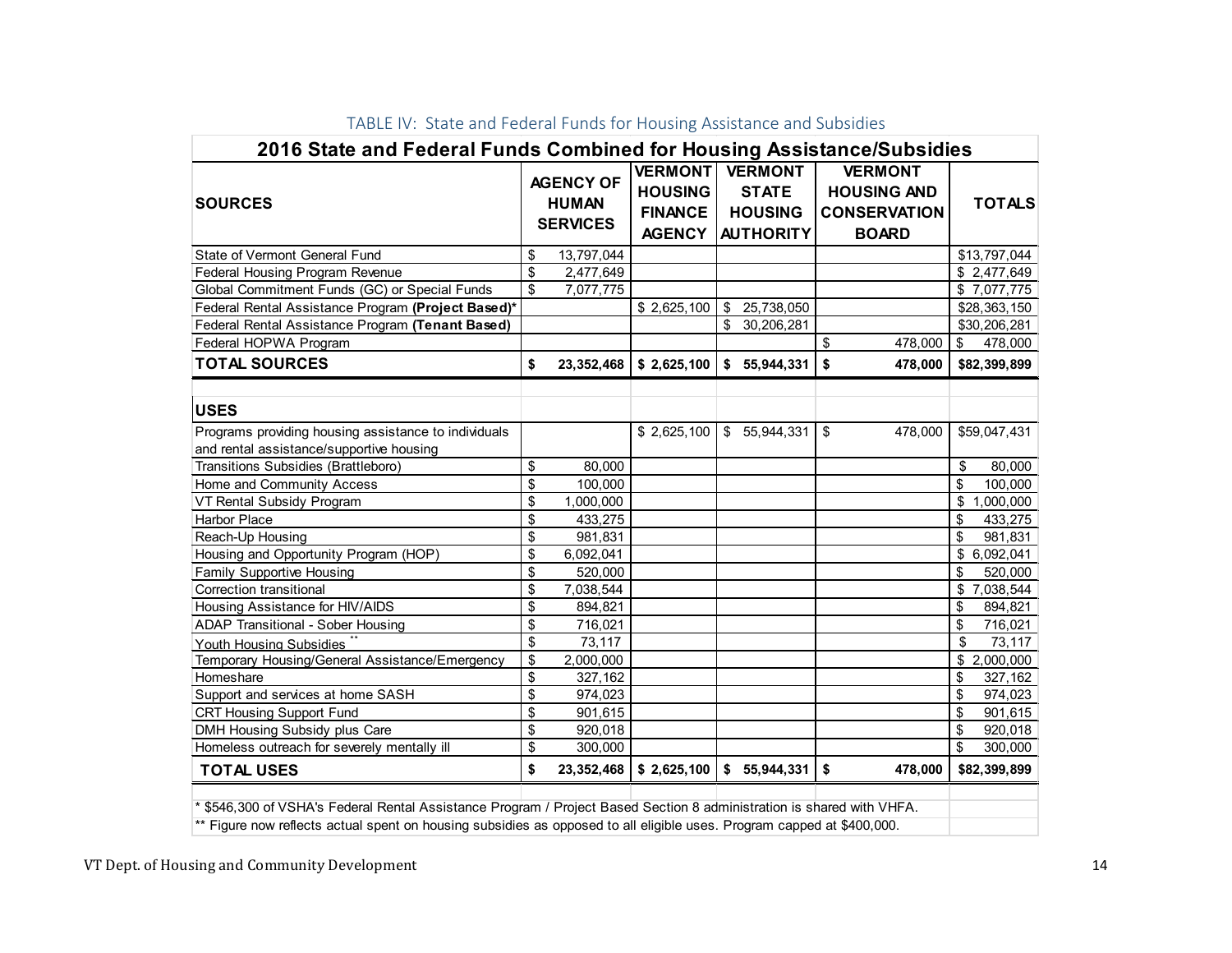# <span id="page-15-0"></span>III. Housing Investment Plan

## <span id="page-15-1"></span>Consolidated Plan Funding

The delivery of funding for affordable housing in Vermont is directed by the HUD Consolidated Plan for Housing & Community Development. The Consolidated Plan covers a period of five years and is updated annually by DHCD with input from an advisory group and citizen input representing a broad spectrum of the housing, economic development, and human service communities. The State's Consolidated Plan sets forth priorities for the State in spending federal (HUD) housing and community development funds. The State's current five-year Consolidated Plan covers program years 2015-2019 and is based upon the statewide housing needs assessment, community outreach meetings, citizen surveys and participation and the guidance of the Consolidated Plan Advisory Group. For many years Consolidated Plan priorities have closely mirrored the priorities adopted by VHCB for spending trust fund dollars on affordable housing developments and VHFA for allocating the federal and state low income housing tax credits.

Vermont's Consolidated Plan guides the investment of more than \$10 million the State receives annually for three grant programs. This money typically leverages at least another \$20 million in other public and private funds. In recent years, the priority for Vermont's plan has been to direct resources toward economic development and housing activities.

Funding from the National Housing Trust Fund is allocated pursuant to the Vermont National Housing Trust Fund Allocation Plan, which is partly incorporated into the Consolidated Plan.

#### <span id="page-15-2"></span>Vermont Community Development Program

CBDG funding of approximately \$6.4 million annually is administered by the Vermont Community Development Program (VCDP) within DHCD. In 2016 VCDP awarded grants of approximately \$3.9 million for affordable housing development. Projects that support affordable housing, employment opportunities, public facilities and public services are eligible and encouraged to apply for CDBG funding. The highest priorities continue to be to create affordable housing and employment opportunities for low and moderate income individuals, with preference for facilitating development and growth in Designated Downtowns and Village Centers.

Only Vermont municipalities are eligible to apply for VCDP funding through a competitive, needs based application process. Funding levels, maximum and minimum grant requests, selection criteria, State priorities, and application assistance can be found in the Consolidated Plan itself and at the VCDP website[3.](#page-15-3)

<span id="page-15-3"></span> $\overline{a}$ <sup>3</sup> <http://accd.vermont.gov/community-development/funding-incentives/vcdp>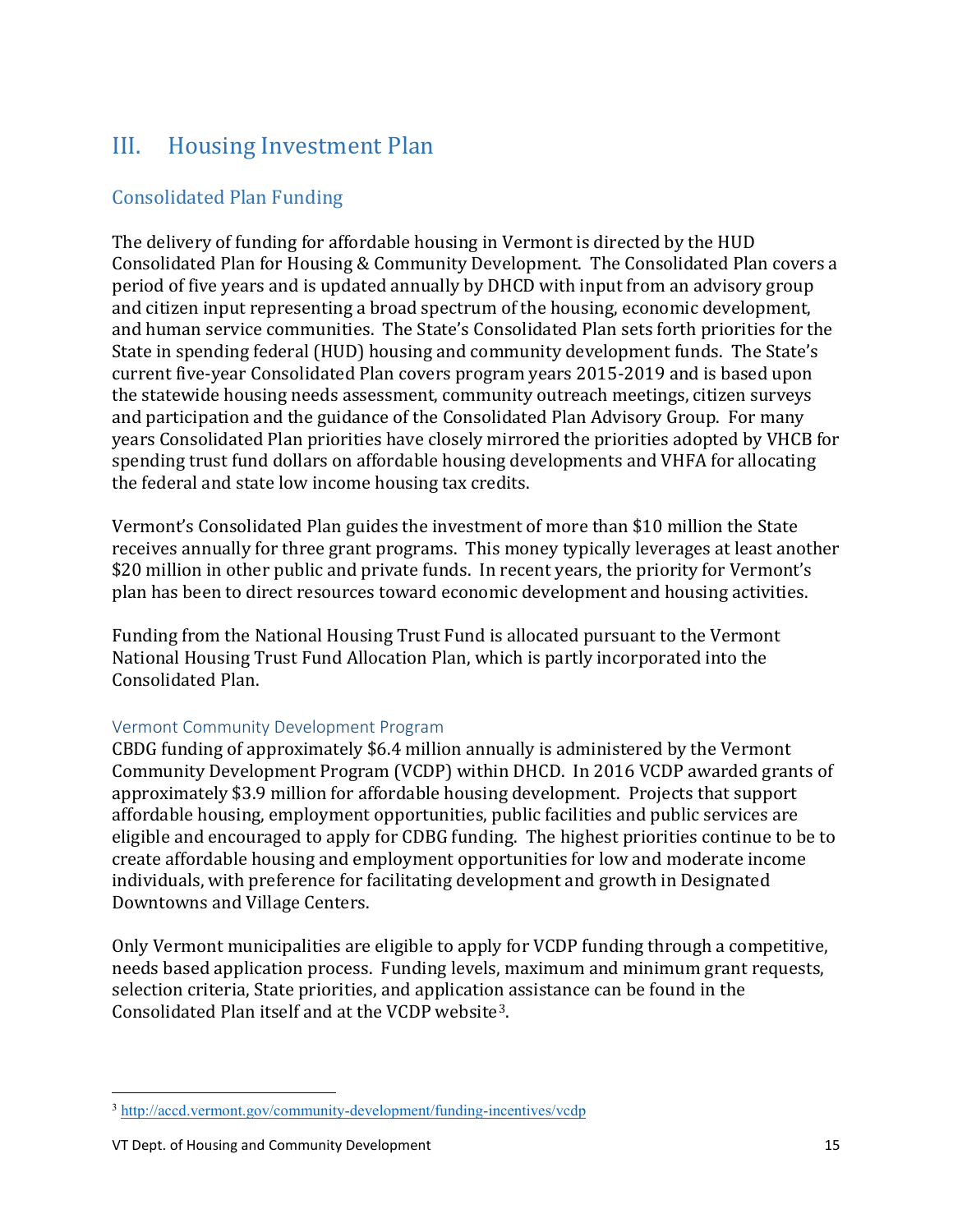The VCDP must expend at least 70% of its HUD Award over a period of three program years to fund activities that principally benefit persons of low and moderate income. Grants for activities which aid in the prevention or elimination of slums and blight or that are designed to meet urgent community development needs do not necessarily provide a direct benefit to persons with low and moderate incomes, and must be drawn from the remaining 30% of the CDBG award over a period of three program years. Over the last three program years, VCDP has awarded 80% of its HUD Award to affordable housing projects and 95% has directly benefited low and moderate income persons.

The following match requirements also apply:

| Housing, public facilities and services, | 10% match requirement for business     |
|------------------------------------------|----------------------------------------|
| economic development                     | projects, 25% for planning grants, 25% |
|                                          | match for ADA projects, 25% match for  |
|                                          | slums and blight                       |

#### <span id="page-16-0"></span>HOME Investment Partnership Program

Home Investment Partnerships (HOME) funds of approximately \$3 million are administered by VHCB which has been designated to administer HOME on behalf of DHCD.

HOME funds are used for the following:<br>1. Acquisition and Rehabilitation Pi

1. Acquisition and Rehabilitation Program, to be used for acquisition and rehabilitation of conventional rental properties to make them affordable to low income households and/or convert them to cooperative properties, and to preserve existing affordable rental properties;<br>2. New Construction Pro

2. New Construction Program, to be used for production of conventional rental properties that serve an area or market where existing housing stock is limited and/or to provide housing for households/individuals with documented special needs. Units created

under this program must be affordable to low income households; and<br>3. Refinancing existing debt. multi-family projects developed by low Refinancing existing debt, multi-family projects developed by locally based housing organizations that receive HOME funds for rehabilitation may utilize HOME funds to refinance existing debt if there is significant rehabilitation of the property proposed in addition to the refinancing.

A minimum of 15% of the State's HOME allocation is reserved for rental projects developed, owned, or sponsored by qualified Community Housing Development Organizations (CHDOs). Up to 5% of the State's HOME allocation may be used for general operating assistance for qualified CHDOs who are expected to receive CHDO project funds within 24 months. The State of Vermont has an extensive track record in working with CHDOs and other non-profit organizations, through the support of the VHCB and VHFA.

The following match requirements also apply:

| Affordable rental housing | 25% match for rehabilitation and new |
|---------------------------|--------------------------------------|
|                           | construction activities              |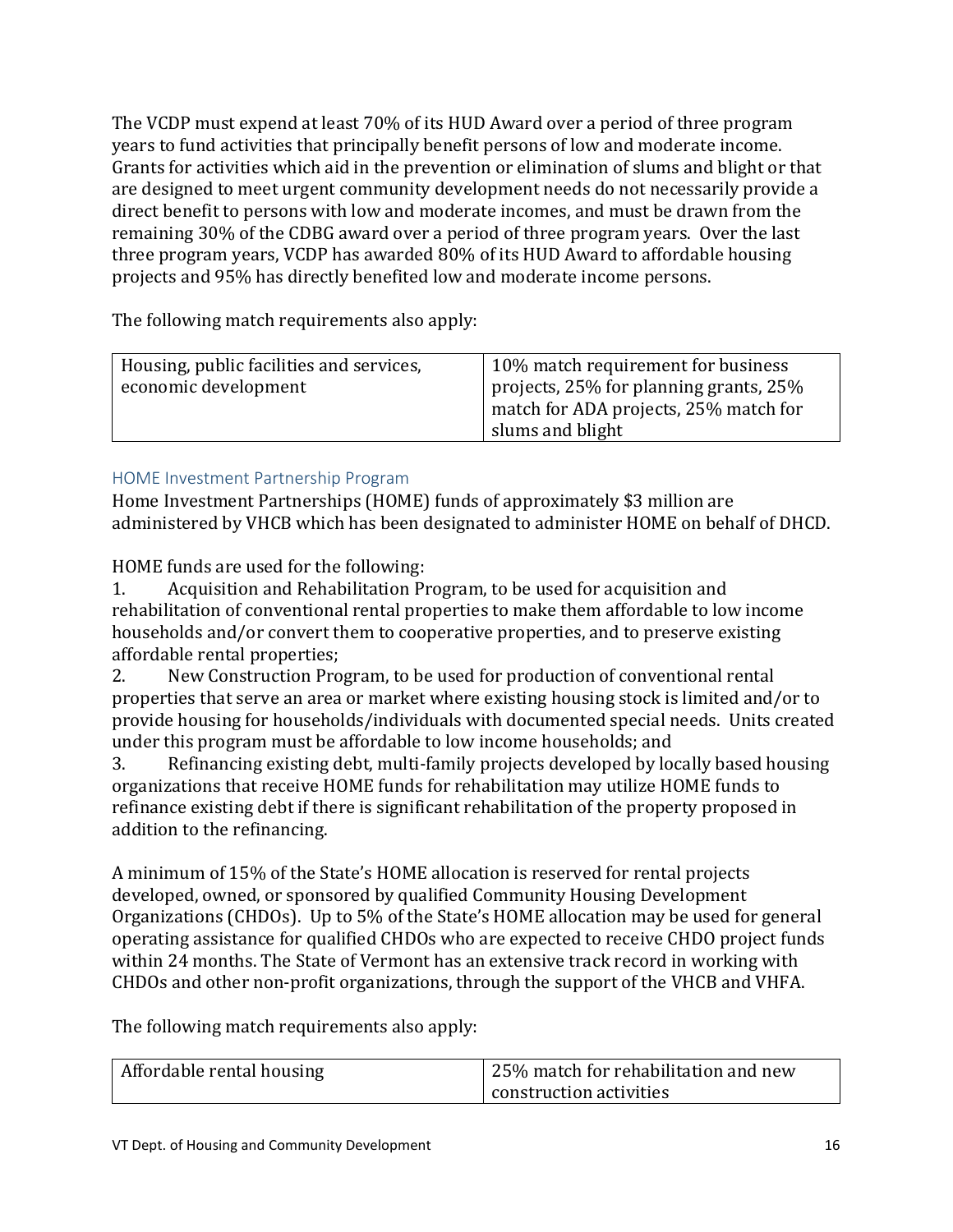#### <span id="page-17-0"></span>Emergency Solutions Grant

Federal Emergency Solutions Grants (ESG) of approximately \$636,450 are administered by AHS Office of Economic Opportunity (OEO) to help non-profit organizations, including community and faith-based organizations; provide emergency overnight and day shelter; offer supportive services for homeless families and individuals; and implement effective homeless prevention and rapid re-housing initiatives within the local continuum of care. Vermont's ESG funds are combined with \$5.2 million in state general funds allocated by the Vermont Legislature, and approximately \$200,000 of Global Commitment funding to create the consolidated Housing and Opportunity Program (HOP).

| $\vert$ Housing and services for homeless families $\vert$ 1:1 or 100% match requirement |  |
|------------------------------------------------------------------------------------------|--|
| and/or individuals                                                                       |  |

### <span id="page-17-1"></span>Areas with Greatest Housing Shortages

The funding priorities dictated in the Consolidated Plan are not targeted to specific areas of the state, but are based on the strength of application received. Bowen's Housing Needs Assessment underscored that there is significant need for housing throughout Vermont. A housing market is typically considered balanced when there is a vacancy rate for units between 4% and 6%. A survey of multi-family rental units throughout the state conducted by Bowen National Research showed multi-family vacancies of 1%, with government subsidized units exhibiting a vacancy as low as 0.4%. The lowest vacancy rates in this category were in Grand Isle County (0.0%) and Addison County (0.2%) and highest vacancies in Chittenden and Windsor Counties, both at 1.3%. While the American Community Survey estimates the vacant, for-sale housing at 1.9%, Bowen's examination of the number of for-sale homes available on the market indicated a homeowner, for-sale availability of 4.5%, suggesting a healthier homeowner market than that for rental units.

One symptom of the low rental housing availability is the number of households who are spending an unaffordable amount on their housing costs. A household is considered housing cost burdened when more than 30% of household income is spent on housing cost, and severely cost burdened when housing costs consume 50% or more of household income. Per Bowen's study, 34,884 (47.5%) renter households in Vermont were cost burdened including 16,485 (22.4%) households with severe cost burden. The greatest share of severe cost burdened renter households was in Chittenden County (26.6%). A total of 60,272 (32.9%) homeowner households were also cost burdened, according to Bowen, with the largest share of this group residing in Windsor (14.7%) and Windham (14.6%) Counties.

Homelessness continues to be a major challenge in Vermont. However, in the past two years, the state has noted statistically-significant improvement indicating that strategic investments and better coordination at the state and local levels are producing results. In 2015, the annual point in time count indicated a 2% reduction in the number of Vermont families and individuals experiencing homelessness. In 2016, this reduction was 28%, the largest percentage reduction of any state in the U.S.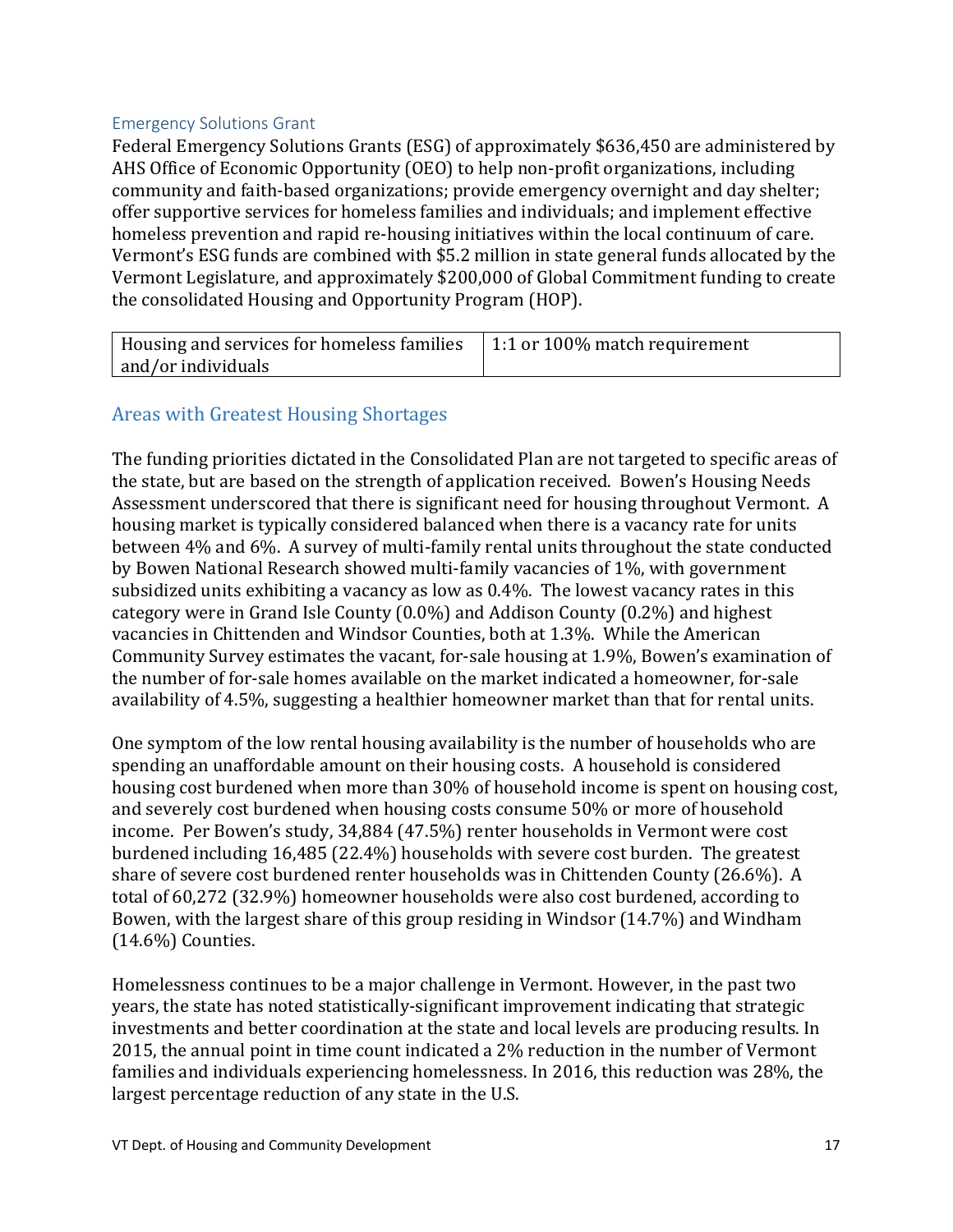## <span id="page-18-0"></span>Targeting Investments

The State's key objectives to address these housing needs as outlined in the Consolidated Plan are preserving existing affordable housing and developing new housing units or programs that are cost effective and sustainable.

These priorities are further guided by the State's preference for development and growth in Designated Downtowns and Village Centers and in other areas which incorporate "Smart Growth" principles, and the overarching priority of striving to achieve perpetual affordability in affordable housing projects that use public funds.

The specific goals relating to housing in the 2015-2019 Consolidated Plan are to; 1) Increase the supply and quality of affordable housing, 2) Decrease the number of people experiencing homelessness.

The specific strategies adopted for achieving these goals include;

1) Increase the Supply and Quality of Affordable Housing

- House lower income families and individuals, with special preference to projects housing extremely-low income families and individuals at or below 30% of area median income.
- Produce affordable senior rental units in regions where a market analysis identifies a shortage of elderly housing affordable to lower income seniors.
- Provide service enriched housing that allows seniors the opportunity to age in place.
- Provide service enriched housing serving persons with disabilities.
- Locate affordable rental housing close to public transportation services with access to employment centers, services, recreational opportunities, and schools.
- Increase the supply of affordable rental housing through the acquisition and/or rehabilitation of existing units especially in communities where there are tight housing markets, very low vacancy rates or there is a high incidence of distressed housing.
- Increase the supply of affordable rental housing through the construction of new units especially in communities where there are tight housing markets, very low vacancy rates or there is a high incidence of distressed housing.
- Promote mixed income developments to create integrated communities.
- Promote the development of new rental housing designed and built to a level of energy efficiency that meets or exceeds the levels required to qualify for the Energy Star label.
- Identify and remove barriers to increasing the supply of rental housing.
- Preserve existing affordable housing projects including mobile home parks, in a manner consistent with prudent investment criteria.
- Redevelop existing properties with consideration given for projects that leverage other resources specific to the preservation of historic structures.
- Address habitability and infrastructure problems in mobile home parks.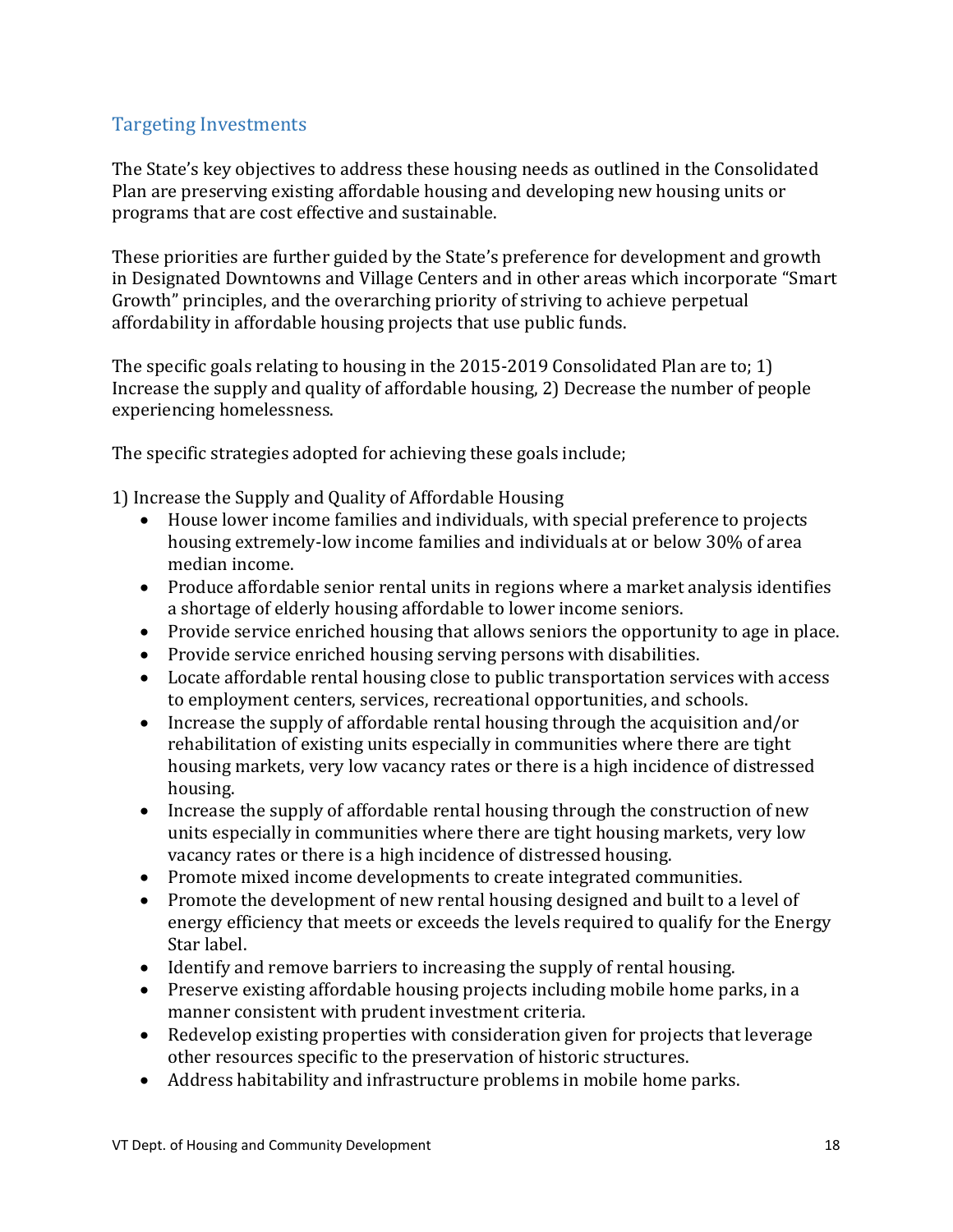- Preserve existing mobile home parks, and relocate families and individuals displaced by mobile home park closure.
- Develop, replace or relocate mobile home parks and lots that are in flood hazard areas.
- Support the network of scattered site rehabilitation programs.
- Redevelop foreclosed properties for affordable rental housing.
- Address barriers to rehabilitation of the existing supply of rental housing that serves extremely-low, low and moderate income families and individuals.
- Provide accessible or adaptable housing for persons with disabilities, including homeownership opportunities.
- Address the current and potential need for accessibility modifications and adaptable units to serve Vermonters with physical disabilities.
- Support the network of scattered site housing rehabilitation programs.
- Improve access to affordable mortgages and counseling-based lending for lower income families and individuals seeking to become homeowners.
- Increase programs for homeowner education and counseling.
- Maximize the use of the Section 8 homeownership option by public housing authorities.
- Support projects with employer assisted home ownership programs.
- Redevelop foreclosed properties for home ownership.
- Promote the development of home-ownership units designed and built to a level of energy efficiency that meets or exceeds the levels required to qualify for the Energy Star label.
- Promote the development of home-ownership units that include a shared equity appreciation covenant.

2) Decrease the number of people experiencing homelessness

- Emergency Shelter Operations, including day shelters, year-round overnight shelters, warming shelters, and motel stays when other shelter is not available
- Essential Services to individuals and families in emergency shelter
- Rapid Rehousing, Housing Relocation and Stabilization Services (including shortterm financial assistance)
- Rapid Rehousing, Rental Assistance for up to 24 months (including rental arrears)
- Homeless Management Information Systems (HMIS), including the costs to contribute data to the HMIS designated by the Continuum of Care

In addition to these Consolidated Plan priorities, in 2015, Governor Shumlin and Vermont Agency of Human Services Secretary Hal Cohen launched a statewide initiative to end child and family homelessness in Vermont by 2020.<sup>[4](#page-19-0)</sup> This three-part plan includes:

1) Adopting the national "Family Connection" framework, developed by the U.S. Interagency Council on Homelessness, to ensure that local communities have a coordinated

<span id="page-19-0"></span> $\overline{a}$ <sup>4</sup> <http://humanservices.vermont.gov/end-family-homelessness>

VT Dept. of Housing and Community Development 19 19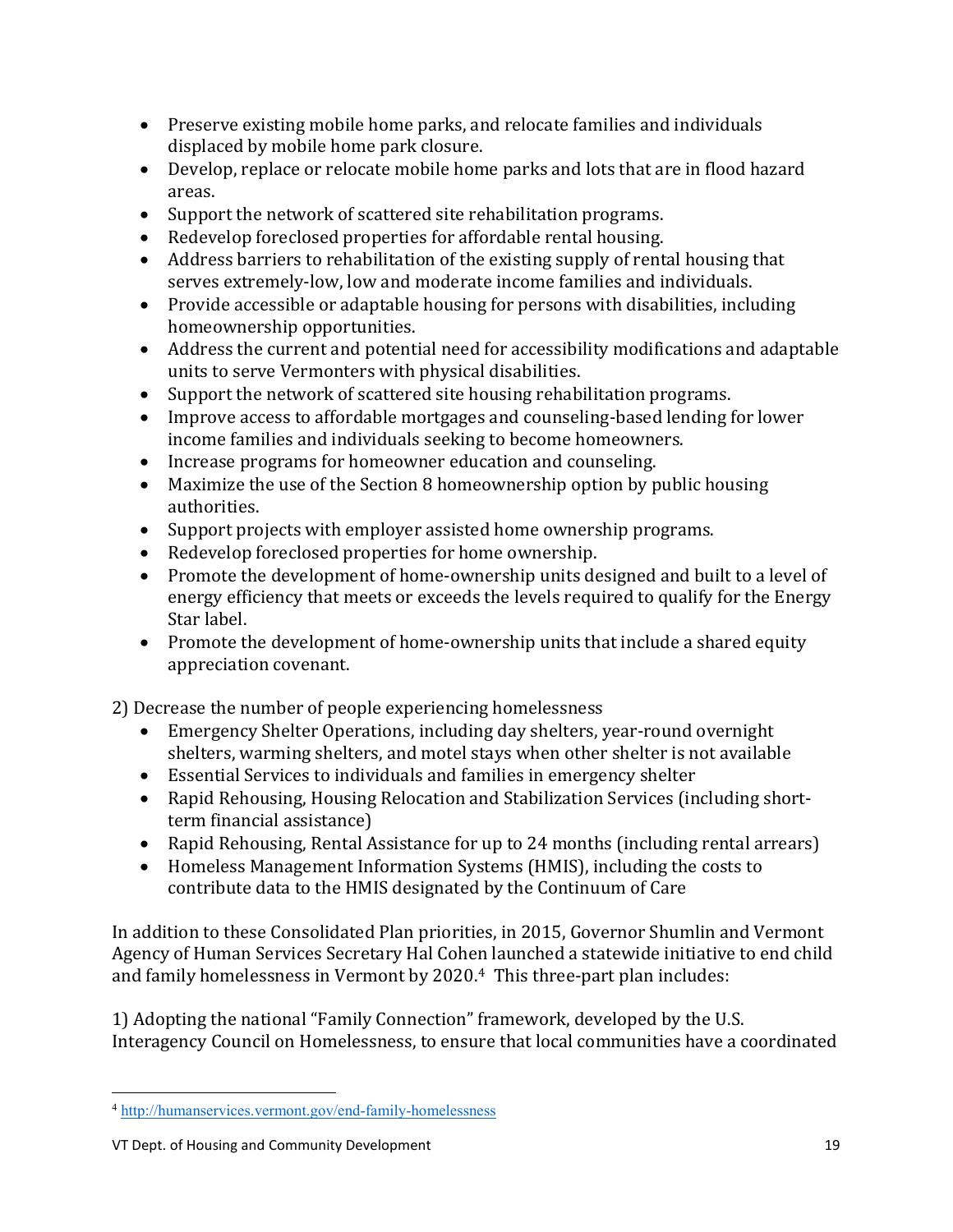system for assessing families' housing needs and connecting them to the appropriate benefits, employment, and evidence-based interventions,

2) Bringing together rental subsidy programs with intensive services for people who are homeless so that families can get into housing faster and local providers can spend less time coordinating resources and more time resolving the root causes that led to homelessness; and,

3) Increasing the number of apartments that are accessible and affordable to Vermonters with extremely low incomes to create homes and opportunity for families experiencing homelessness today, as well as stabilize families who are housed but struggling under rents that are out of step with their income.

Finally, in 2015 the QAP was revised to address the high priority needs of Vermont's homeless population. The QAP now includes two types of incentives to encourage developers to set aside either 10% or 25% of their Tax Credit units for people who are homeless.

## <span id="page-20-0"></span>Results of Investments

The combined efforts of the housing agencies committed funds have resulted in the following recent successes:

- In 2016, the VCDP awarded grants to 12 municipalities for housing projects that totaled approximately \$3.9 million in CDBG funding, leveraging almost \$35 million in local, private and other federal and State resources which will create or preserve 273 units of affordable housing.
- In FY 2016 State funding enabled VHCB to fund 15 housing projects with 429 units.
- In FY2016 HOME funded projects created 55 new affordable rental units and rehabilitated 68 affordable rental units, for a total of 123 units.
- In the past 5 years VHCB has funded approximately 80 homeownership purchases through the Land Trust model.
- VHCB was awarded another Lead Hazard Control Grant in October 2015 which ran concurrently with the 2013 grant until July 2016. Over the past 5 years approximately 450 homes and apartments have had lead paint hazards removed through VHCB's Lead Hazard Reduction program. Unfortunately, no further funding is available from HUD to continue this program.
- In 2016, the 12-lot Triangle Court mobile home park in Brandon, was purchased by a resident owned cooperative. In November, the Randolph Area Community Development Corporation closed on the purchase of the 16-unit Armstrong MHP in Randolph Center.
- In 2016, 35 households used the Champlain Housing Trust down payment program to purchase energy efficient manufactured homes, and two households received loans to purchase a Vermod High Performance Modular Home installed in a nonprofit owned mobile home park.
- In FY 2016, 356 households received assistance from VHFA in the form of lowinterest mortgages or income tax-saving mortgage credit certificates. Loans made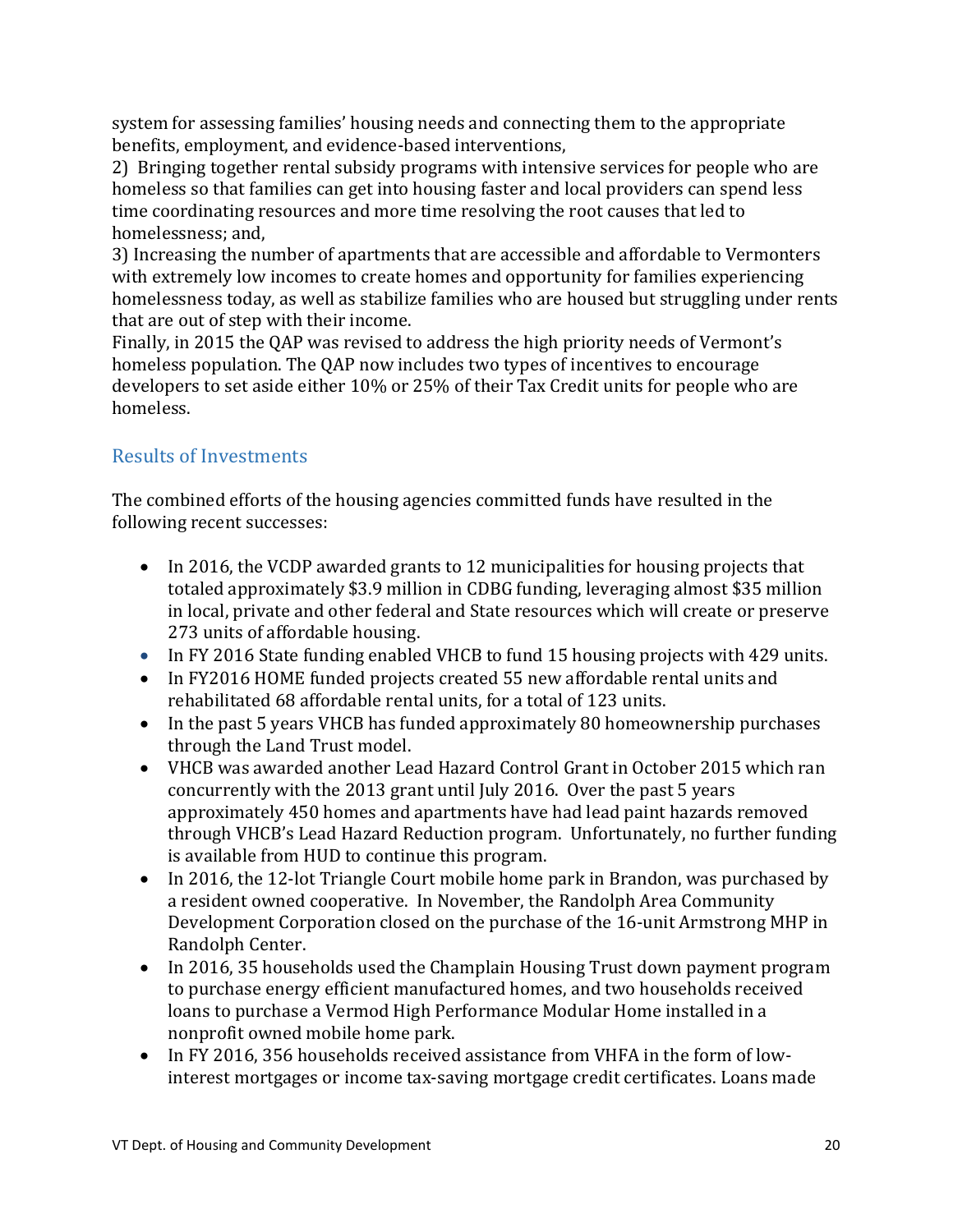through VHFA to these households totaled \$56.4 million. Over the past 5 years, VHFA has financed 1,536 mortgages.

- In 2016, AHS' support of Vermont's two Home Share programs provided housing matches for over 200 persons.
- In 2016, 138 formerly homeless households moved into affordable housing with a Vermont Rental Subsidy from AHS' Department for Children and Families. Among families who exited the program during the year, 88% successfully transitioned to a federal subsidy or increased income and did not require subsidy.
- In 2016, over 4,400 seniors and persons with disabilities maintained independent living with supportive services coordinated by AHS' Support and Services at Home (SASH) program.
- In 2016, the Emergency Solutions Grant in AHS' Office of Economic Opportunity provided safe emergency shelter or transitional housing to 4,208 homeless Vermonters, one quarter of whom were children.
- In 2016, 175 people with serious mental illness found affordable housing with a Subsidy & Care voucher from AHS' Department of Mental Health.
- In 2016, approximately 335 adults with mental illness were housed with financial assistance from the CRT Housing Support Fund in AHS' Department of Mental Health. 95% maintained housing stability for at least one year following assistance.
- In 2016, 88 formerly homeless families were housed and received intensive case management support through AHS' Family Supportive Housing program. 90% of families remained stably housed. A Medicaid expansion will bring these services to two additional AHS districts by January 2017.
- In 2016, 1,144 offenders were housed in the community with service supports through AHS' Transitional Housing Program in the Department of Corrections.
- Vermont's annual statewide count of persons experiencing homelessness showed a 28% decrease from 2015, identifying 1,102 Vermonters staying in emergency shelters, state-funded motels, HUD-funded transitional housing projects or on the street, but the fact that many Vermont shelters are full and more than 150 homeless Vermonters remain unsheltered on a given night, indicate that there still remains a need for housing which is accessible and affordable to the population that is currently homeless.

The coordinated work of the state's housing agencies has also been extremely successful in securing federal resources that are subject to competitive applications. These include the Federal Home Loan Bank's Affordable Housing Program, which provides low interest loans or grants for affordable housing; USDA's Rural Development 515 program, which provides low interest loans for multi-family housing; HUD's 202 program, which provides capital grants and operating subsidies for housing for the elderly; HUD's McKinney housing for the homeless programs; HUD's Lead Paint Hazard Reduction Program, which provides money to reduce lead based paint hazards in privately owned multi-family and single-family housing; HUD's Healthy Homes program, HUD's Housing Opportunities for Persons with AIDS (HOPWA) program, and the Commission on National and Community Service's AmeriCorps and VISTA programs, which have been used in Vermont to provide direct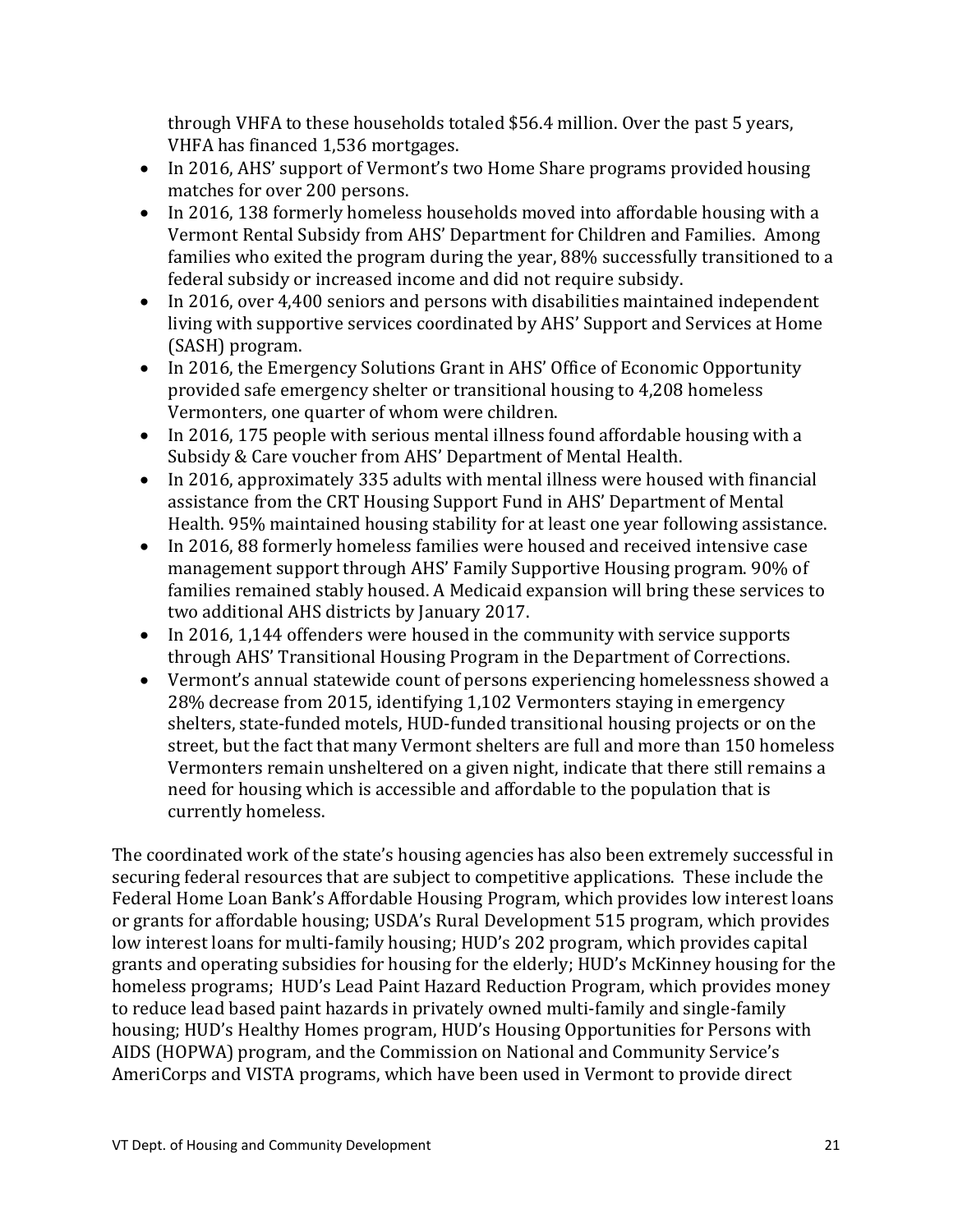service to residents of State funded affordable housing, to help lower income Vermonters become homeowners and to help homeless Vermonters find housing.

# <span id="page-22-0"></span>IV. Recommendations

As shown, Vermont's Housing Budget provides nearly \$50 million in combined State and Federal Funds, and Private Equity for affordable housing development and down payment assistance. Approximately \$8 million of this total is State funded through appropriations and \$3.7 million through state housing tax credits. In addition, approximately \$23 million in State, Federal and Special funds support housing assistance programs through AHS.

These funds are primarily targeted to multi-family rental housing, including housing for the elderly, and/or extremely low income households. They also help fund single family homes and mobile homes. They additionally serve housing for people who are homeless and people with special needs, in accordance with the Consolidated Plan.

Important policy decisions are coordinated at the highest levels through DHCD's HUD Consolidated Plan and the Qualified Allocation Plan (QAP) for Federal Housing Credits and cross memberships on the boards of all statewide housing organizations and ongoing formal and informal collaboration.

A strong partnership exists between Vermont's housing agencies. While each brings a different perspective and disagreements arise, ongoing collaboration ensures the effective and efficient use of State and Federal resources. These efforts should continue to maximize the use of housing resources and the outcomes and benefits.

As shown in Bowen's Housing Needs Assessment, almost half of Vermont's renter households and one-third of its owner households remain cost-burdened, and there continues to be a gap in the supply of housing. Nearly a quarter of renters spend as much or more than 50% of their income on housing.

Bowen recommended several strategies for increasing the availability and improving the quality of Vermont's housing. These include:

1) Supporting the development of more rental housing due to very low vacancy rates, with an emphasis on multi-family units affordable to extremely low income (<30%) and middle income (95%-120%) households, and one and two bedroom units;

2) Supporting the development of senior housing or programs enabling seniors to age in place due to projected household growth among the senior age groups (55+, 65+);

3) Supporting first time home-buyer programs for low to middle income households due to projected owner household growth particularly in the middle-income group (95%-120%);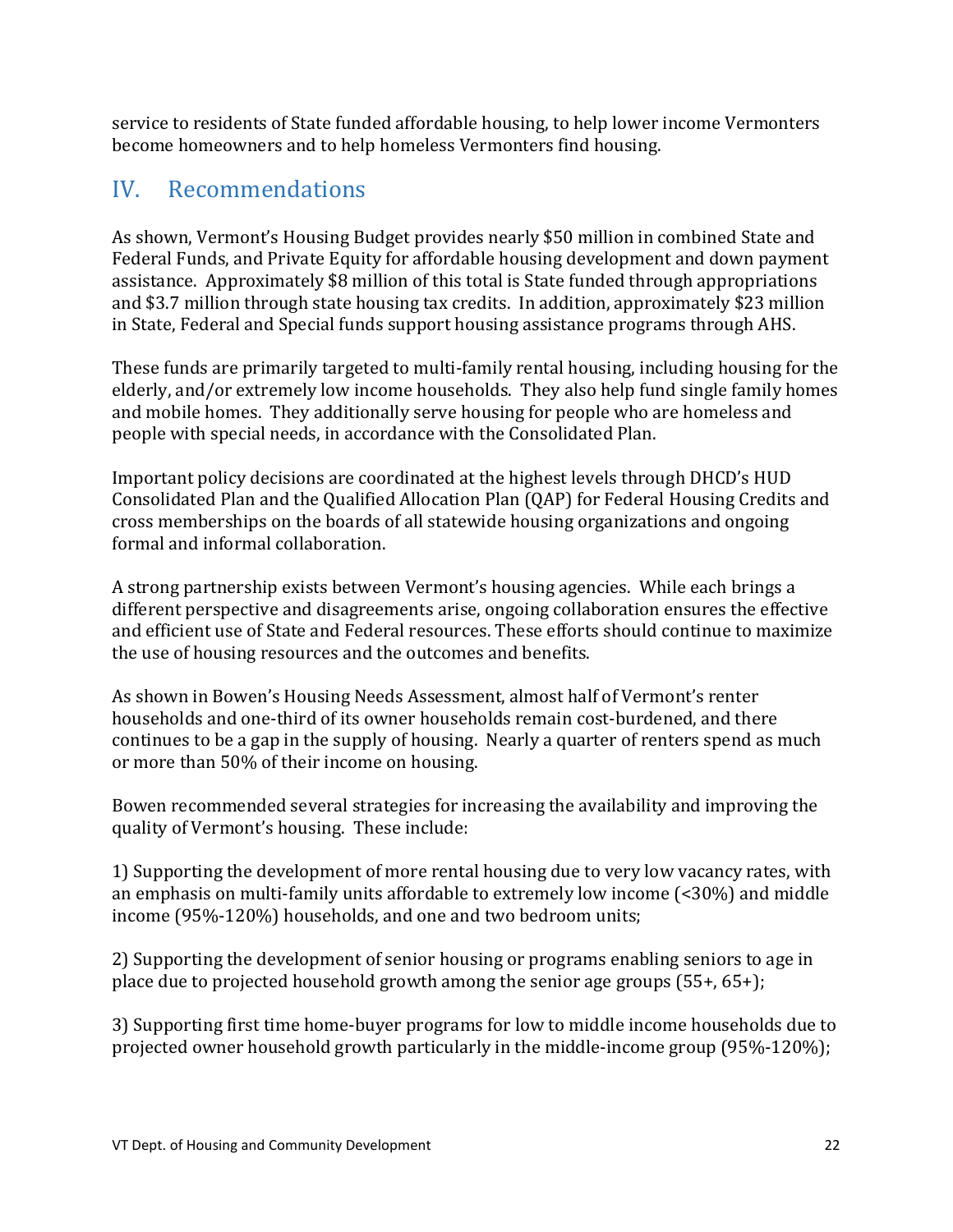4) Supporting affordable housing programs to develop or maintain affordable rental housing due to the current gap in the supply of rental units available to low income households and low vacancy rates;

5) Supporting home repair programs, particularly for seniors to remain in their homes longer, due to the age and condition of the existing housing stock, including assistance for repair and maintenance and weatherization;

6) Encouraging local governments to provide pre-development activities such as land banks, site prep and infrastructure, or market research and data, to attract developers to build affordable housing;

7) Expanding the VHFA's Directory of Affordable Rental Housing to include market rate and nonconventional rentals due to the lack of available housing and advertised housing in the state.

In addition to the General Assembly, Bowen's recommendations have been shared with state and local housing organizations, regional planning and development entities, and municipalities, realtors, homebuilders, the congressional delegation and others. The fact that these recommendations closely mirror the goals and strategies in the Consolidated Plan supports the direction the State has taken in allocating its housing dollars and suggests that they continue receiving serious consideration.

# #